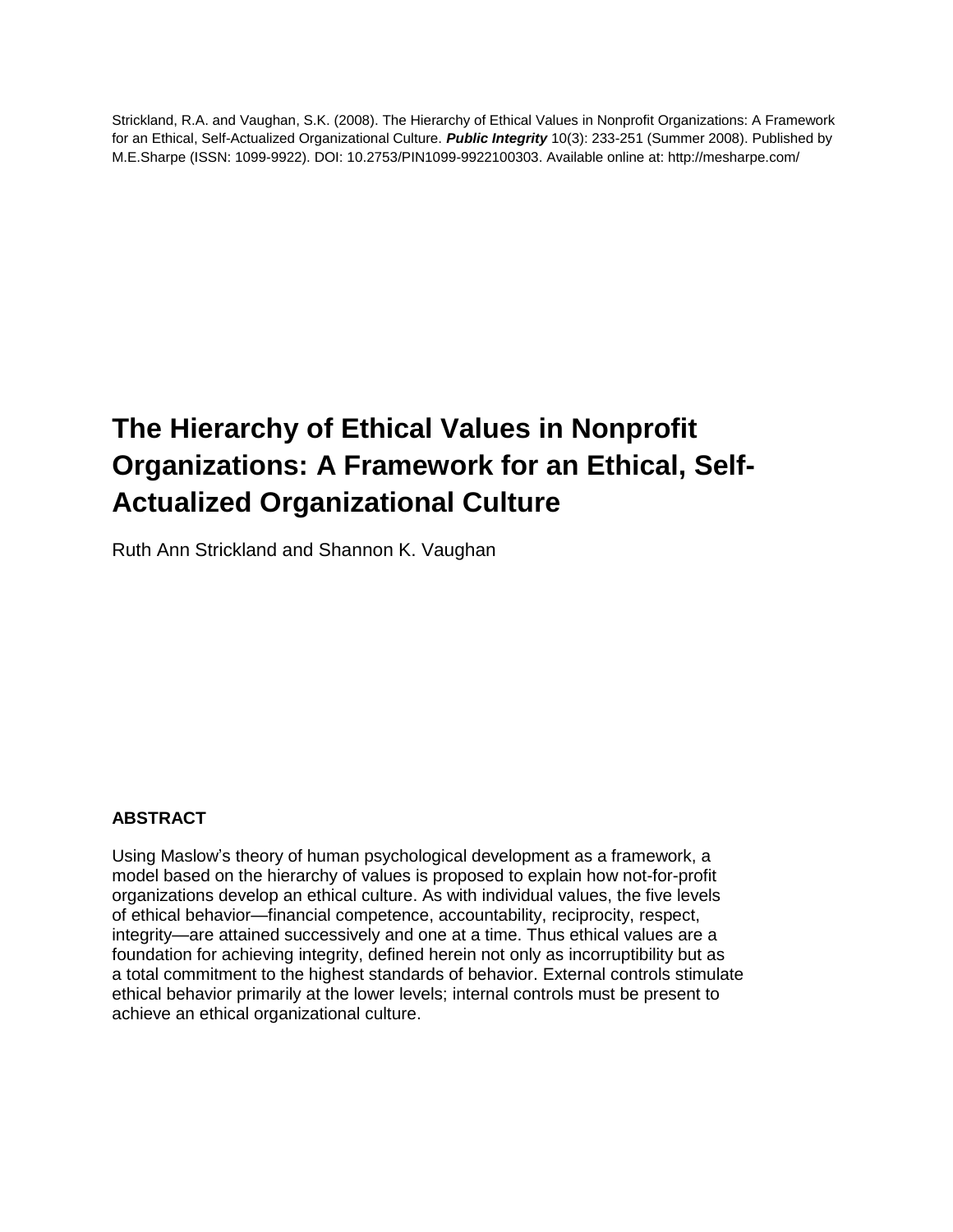Inherent in the concept of ethics is a recognition of right and wrong in the decisionmaking behavior in an organization. According to Hansmann's (1980) theory of contract failure, nonprofit organizations are often the venue of choice for service delivery because they are deemed more trustworthy than business. While this is true for many reasons, numerous scandals involving nonprofit organizations have illustrated that the third sector is not immune from ethics problems. What, then, makes a nonprofit organization ethical? Studies have shown that organizational culture is one of the most important factors, if not the most important, influencing ethical behavior, especially with regard to integrity (Hendershott, Drinan, and Cross 2000). To enhance the understanding of nonprofit governance, this article proposes a model based on Maslow's hierarchy of needs for the development of an ethical culture within a not-for-profit organization.

First published in 1943, Abraham Maslow's *A Theory of Human Motivation* relies upon a hierarchy of needs to explain why individuals are motivated to act. Maslow sets forth five levels of needs in a firmly hierarchical structure, with the satisfaction of lower-level needs prerequisite to the attainment of the next-higher level. For example, until individuals satisfy their basic physiological needs for food, clothing, and shelter (Maslow's first level), they will be less likely to recognize opportunities to meet higher-level needs, such as love and self-esteem, or expend the effort to meet them. Self actualization—defined by Maslow as "what a man *can* be, he *must* be" (1943, 382; emphasis in original)—is the pinnacle of the hierarchy; self-fulfillment is the ultimate motivation to act, but lower-level needs that go unmet prevent its attainment.

Whereas some critics suggest that Maslow's pyramid of needs is not really a hierarchy but instead has cyclical properties, Maslow clearly theorized that the levels of needs have a scalar quality. One does not start over satisfying physiological needs once self-fulfillment is attained. Rather, because satisfaction of each level of needs is not finite—once achieved, they are not simply crossed off the list never to be faced again—scaling the hierarchy is more like climbing a mountain than completing a cycle. Climbers do not reach the summit of Mount Everest without several strategic detours back and forth to the lower levels of the mountain, but each time the detour down becomes easier and less resource-consuming. Likewise, central to the understanding of Maslow's theory of motivation is that satisfaction of lower-level needs gives individuals the slack resources to focus on a larger goal; needs that are consistently unmet divert attention from pursuing little beyond their satisfaction.

Maslow (1943) formulated an enduring and provocative theory of human motivation. Scholars have both venerated and disparaged his theory, but it is continually cited and tested more than six decades after his initial contention that individuals act based upon a hierarchy of needs. Not only does Maslow's work have mainstream appeal—with references in the popular press ranging from the *Wall Street Journal* and *Forbes* to *Sports Illustrated—*but his hierarchy is utilized extensively in scholarly work. Research employing the theory has been published in numerous academic journals, including *Engineering Management Journal, Operations Research,* the *Journal of Research in Personality,* and *Public Administration Review.* The hierarchy of needs has been applied to many different topics, including national development (Bailey 2005), business ethics (Hatwick 1986), organizational behavior (Cullen and Gotell 2002), motivation (Atwood 2004; Borkowski 2005; Halepota 2005; Janiszewski 2005; Rouse 2004), organizational resource allocation (Ivashchenko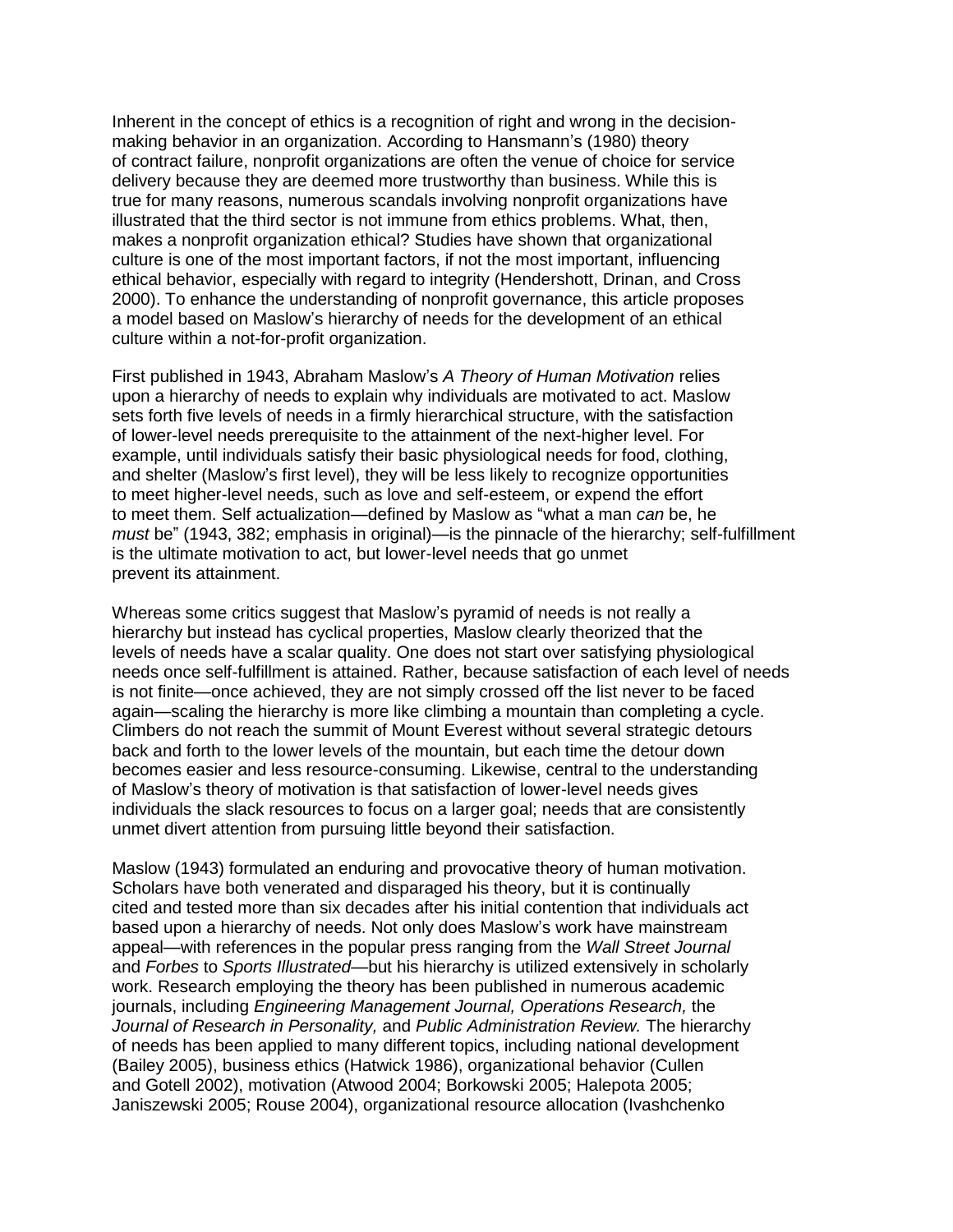and Novikov 2006), information technology management (Coffee 2002; Pisello 2003), dispute resolution (Duffy and Thomson 1992), and terrorism (Schwing 2002). This body of literature gives testimony to the multidisciplinary applicability of the approach, as do the numerous introductory psychology, business management, and public administration textbooks that include discussion of the hierarchy of needs as a critical element in the study of motivation.

Although Maslow's theory is not always supported in the vast literature to which it is applied and may not apply cross-culturally, it remains an enduring framework for examining human and organizational behavior. Accordingly, the hierarchy of needs is employed herein as the basis for developing a new model for understanding the ethical behavior or lack thereof of not-for-profit organizations. As with Maslow's hierarchy of needs, it is expected that the hierarchy of ethical values in nonprofit organizations will post interesting challenges for those who seek to test it empirically, and that the challenges will either be overcome in similar fashion or provoke a stimulating debate (Latham and Pinder 2005; Lord 2002).

The discussion begins by introducing the hierarchy of ethical values. Each level is discussed in relation to Maslow's hierarchy of needs, but the model focuses on organizations and their ethical development, not on the fulfillment of individual needs within organizations. After a description of the model, internal and external controls will be discussed in relation to achieving each level in the model. Examples are provided as illustrations of the theoretical basis of the model (not as empirical tests) and serve to highlight how nonprofits exist in various stages of ethical development. Finally, the implications for the voluntary sector when nonprofits fail to seek the highest level of integrity as well as the need for further research in this area are examined.

# **HIERARCHY OF ETHICAL VALUES IN A NONPROFIT SETTING**

To create and internalize ethical behavior, an organization must first attain certain basic ethical values. Attributes such as financial competence and accountability (Levels 1 and 2, respectively) must be attained before an organization can hope to achieve integrity (Level 5). Outside efforts to establish ethical boundaries are commendable, but the real work of creating an ethical organizational culture resides within the organization itself.

It is important to internalize an organizational culture that embraces key ethical ideals and procedures and makes them central to the organization's everyday operations (Jeavons 2005, 206). Organizations that lack an ethical compass inevitably damage their own interests as well as donor interests and may indirectly harm all others in the third sector (Schmidt 2004). The ethical hierarchy of values serves as the framework for fostering an ethical culture by encouraging (1) financial competence (managing resources and assets wisely), (2) accountability (transparency), (3) reciprocity (maintaining a mutually beneficial investment relationship with donors to meet the needs of targeted constituencies), (4) respect (incorporating the perspectives of employees, volunteers, and donors into all organizational activities), and (5) integrity (preserving incorruptibility and completeness in commitment to the mission). These values are the foundations for creating an ethical organizational culture and environment, as shown in Figure 1.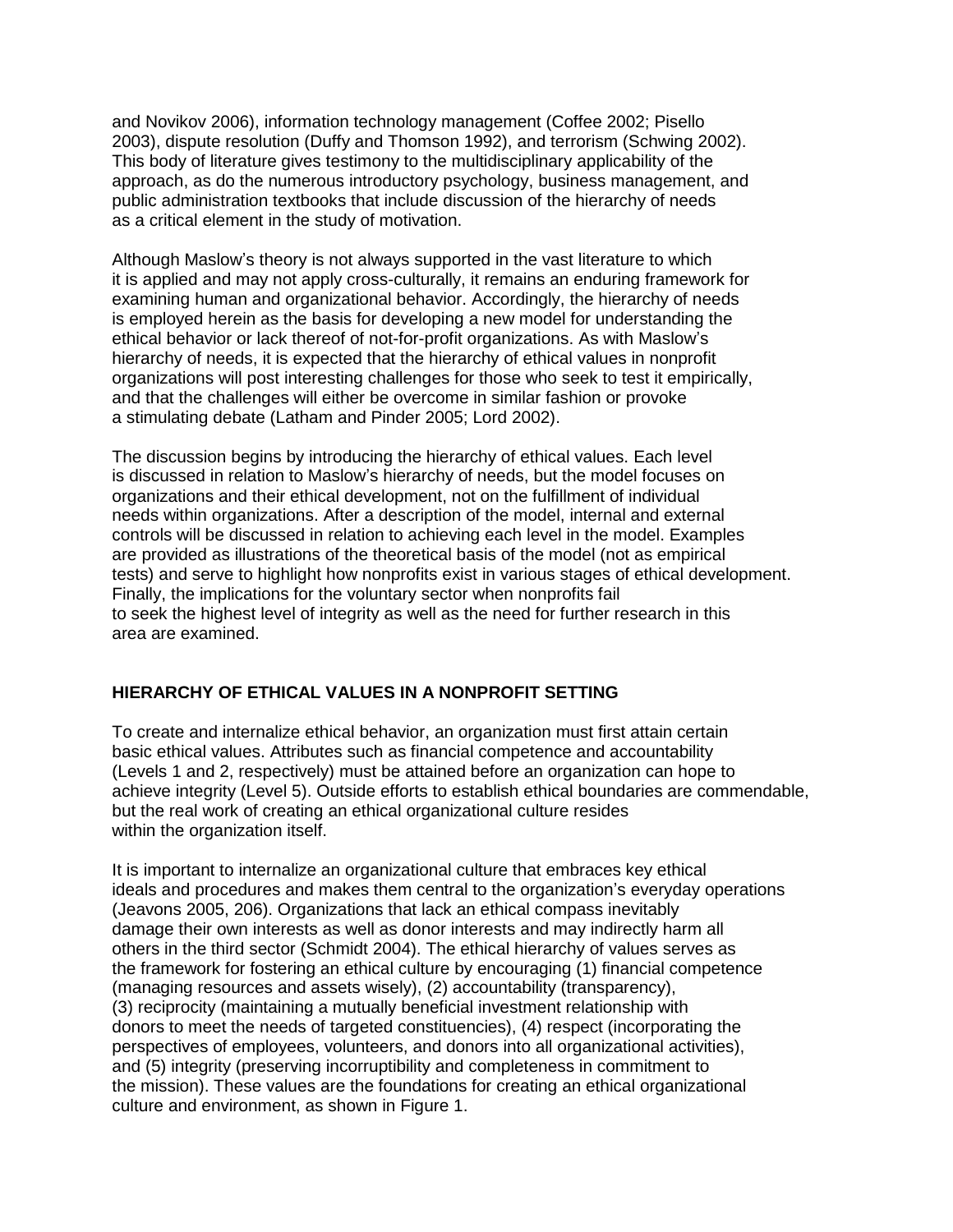#### *Level 1: Maintaining Competent Financial Management*

Managing assets wisely and maintaining solvency is equivalent to Maslow's concept of individual physiological needs. This value sets the organization up for success in all other areas. Financial competence promotes successful budgeting and recruitment/ retention of staff, volunteers, donors, and clients. Not-for-profits that lack the proficiency or commitment to safeguard financial resources or that use unscrupulous methods to corral resources fail to exhibit the most basic level of ethical behavior. Without achieving this most basic level, nonprofits are stymied in their efforts to articulate and pursue their mission.



Figure 1. Hierarchy of Ethical Values for Nonprofit Organizations

As the number of not-for-profit organizations has increased dramatically in recent years, so has the competition among them for resources. Chasing financial resources, unfortunately, can lead to mission drift (Grace 2006) or vendorism (Salamon 1995). At worst, lack of fiscal competence leads to financial mismanagement, as exemplified by inaccurate financial reporting, excessive executive compensation packages, misuse of donor monies, and poor auditing procedures (Weiner 2003, 56). Lack of competent financial management carries a high price, not just in monies lost, but also for the organization's clients and for donors who put their trust in the ability of the nonprofit to achieve its stated mission. Like individuals who cannot pursue higher-level needs when they are physiologically deprived of food, water, or shelter, organizations that are financially insolvent or mismanaged lose sight of the mission.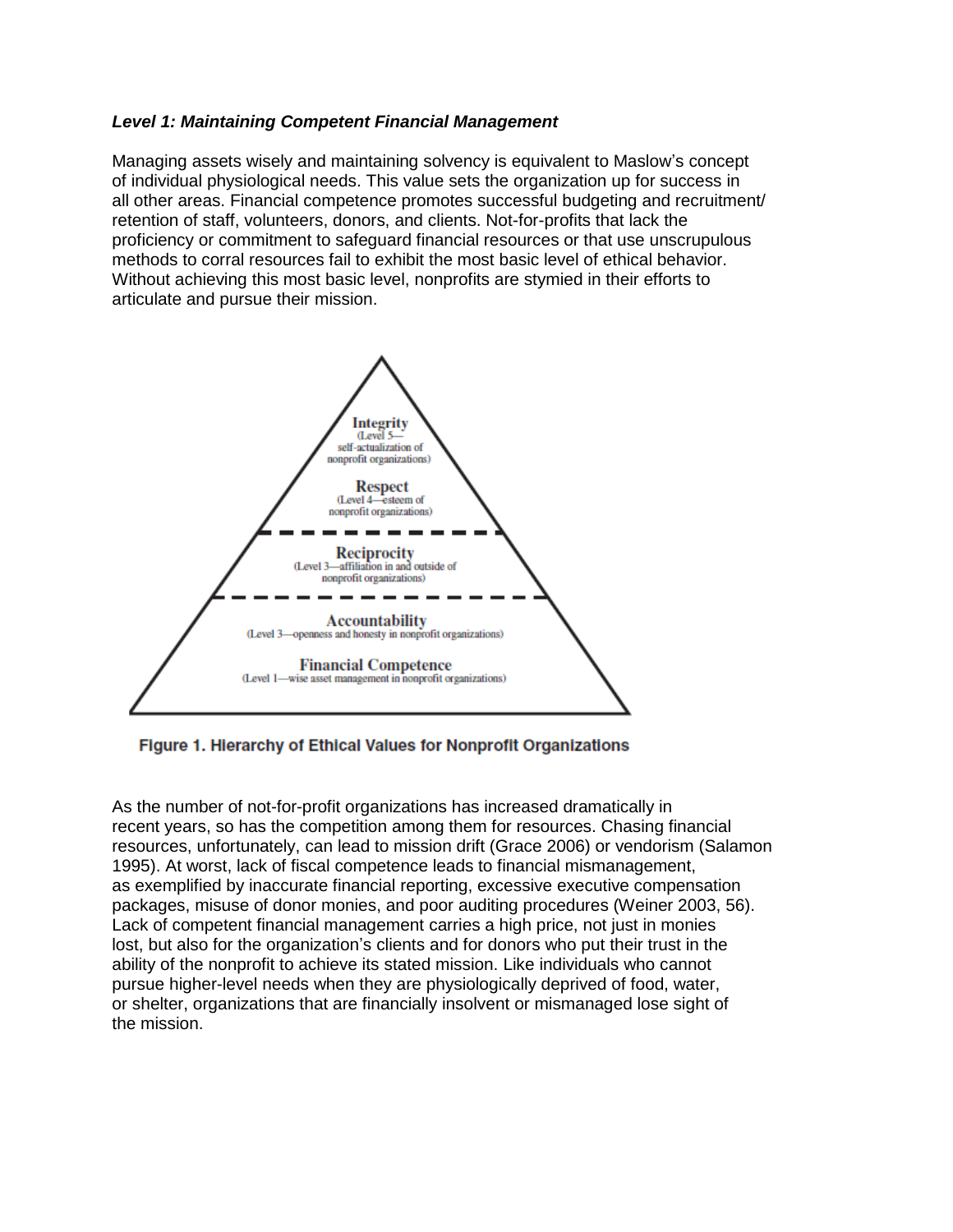# *Level 2: Establishing Accountability*

Accountability refers to the ability of nonprofit organizations to establish transparency and trust. It is equivalent to Maslow's concept of individual safety needs; accountability equates to safety in this regard because nonprofit organizations are more likely to attain security if they set up transparent procedures as well as proper oversight. When organizations follow external controls and even conform to higher standards of accountability, they are less vulnerable to scandal. In addition, accountability equates to safety in that nonprofits that establish accountability have taken steps to protect themselves from unethical behavior, thereby preventing the expenditure of resources to investigate or mitigate the consequences of such behavior. To establish accountability, nonprofits must ask themselves who they are accountable to, for what, and how. They are held accountable internally by their own board's governance procedures; they are held accountable externally by the Internal Revenue Service and other government regulators. In addition, nonprofits also must be responsive to their stakeholders (donors, staff, members, clients, contract managers, and volunteers) as they pursue mission and maintain program effectiveness. Finally, the general public represents the broadest category of stakeholder. Since nonprofits benefit from tax expenditures as well as direct funding by government, taxpayers and citizens have a right to monitor nonprofit activity and its value to society (Brody 2002, 473). Because nonprofits often face multiple, sometimes conflicting demands from a wide array of stakeholders, defining accountability in a way in which one size fits all is not appropriate. Still, nonprofit organizations achieve accountability only by keeping the questions of who, for what, and how foremost in their service to constituencies.

# *Level 3: Establishing Reciprocity*

Equivalent to Maslow's concept of individual affiliation needs, reciprocity refers to the ability of nonprofit organizations to serve their constituents and donors in a manner that maximizes acceptance and trust. In practice, ethical fundraising is an example of how organizations can meet reciprocity needs. While nonprofit organizations rely on contributions to function, Grace (2006) argues that they should move beyond the beggar's tin cup and focus on match. Matching a donor's interests with a nonprofit's needs is analogous to Maslow's level of affiliation. Pursuing donors who share the organization's mission yields mutual benefits. Without reciprocity, nonprofit organizations may experience goal displacement and diverge from their mission as they pursue funds rather than partners.

By definition, not-for-profit organizations do not distribute excess revenues to third parties but retain them within the organization; therefore, they are not about making money but about providing services. As such, mission is the driving force of a nonprofit organization. It is important, therefore, that nonprofits have and adhere to a clearly articulated statement of mission and purpose (Werther and Berman 2001; Wymer, Knowles, and Gomes 2006). Board members, staff, and volunteers need a clear understanding of what the organization seeks to do, how, and why. Because the third sector depends heavily on goodwill and trust, adherence to a clear mission statement enables nonprofits to be better accountable to their supporters, members, clients, donors, and the public by making it clear how they will fulfill their philanthropic goals (Jeavons 2005, 218).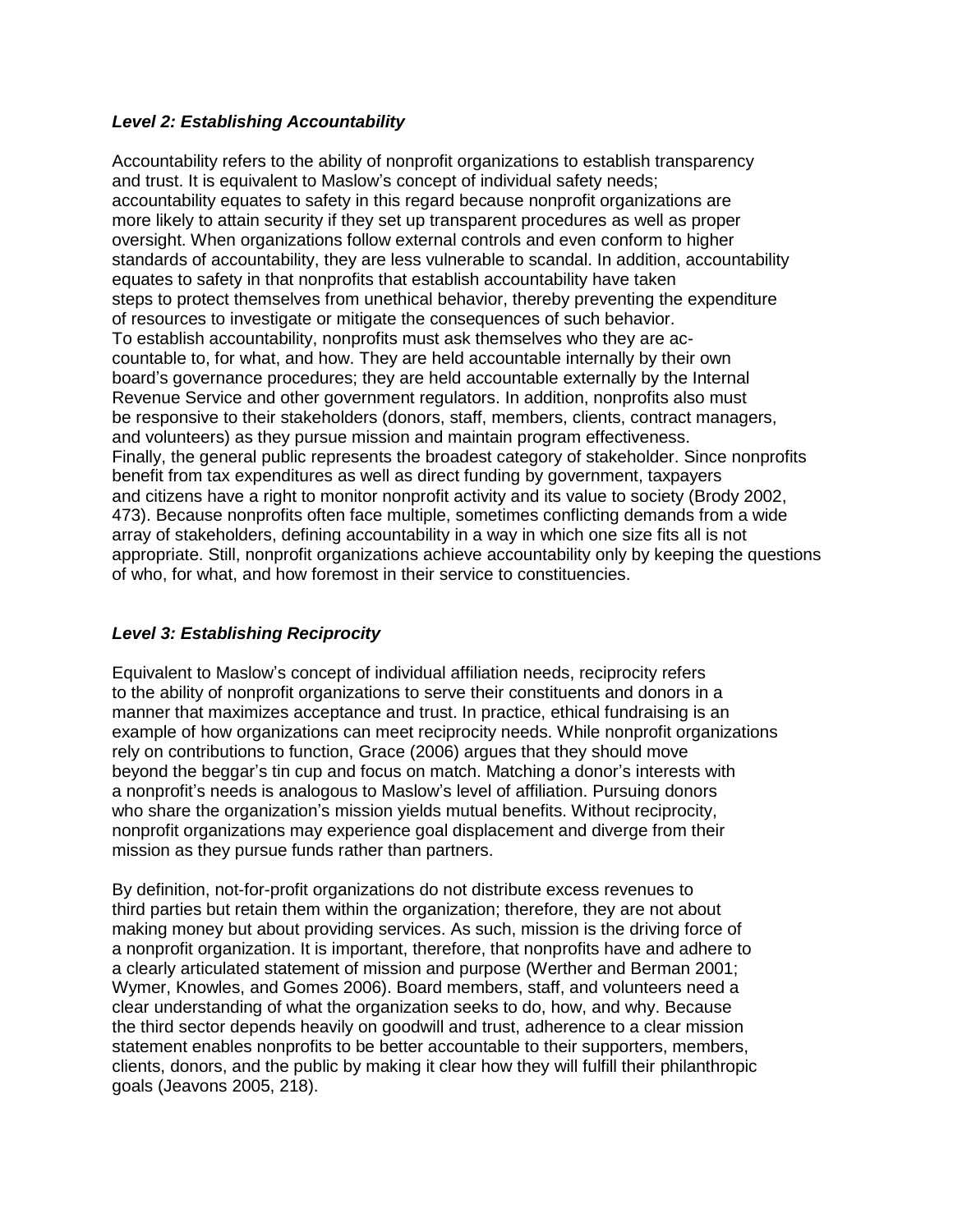Healthy nonprofit organizations place importance on the specific interests of the donors, volunteers, and staff associated with them, thereby employing a supplyside rationale. Supply-side functions also include social entrepreneurship, whereby commercial venues are used to foster charitable goals (Frumkin 2002; Young and Salamon 2002). Nonprofits achieve reciprocity when they recognize and celebrate the match between donor interests and their own.

### *Level 4: Instilling the Value of Respect*

The ability to attain status and respect is important to a nonprofit organization's credibility and is equivalent to Maslow's concept of individual esteem needs. At this level of organizational culture development, the nonprofit is respected by others and, as well, has respect for itself and others. Employees feel worthwhile and appreciated. Donors, volunteers, and clients are treated as integral members of the team.

What Grace (2006) terms the donor-investor relationship embodies how nonprofits garner respect. Grace implores nonprofits to take a development rather than fundraising approach to resource recruitment. Development involves cultivating relationships with donors that induce them to view their contributions as an investment in the work being done by the nonprofit organization.

Developing relationships with donor-investors goes beyond simply asking for money. Donors are viewed as integral team members, with a specific interest in the work being done and a desire to invest in the organization as a whole, not simply to write a check. Because philanthropy is defined as "all

voluntary action for the public good" (Grace 2006, 1), volunteers are celebrated as donor-investors.

# *Level 5: Integrity and the Self-Actualized Nonprofit Organization*

The highest value in an ethical organizational culture is integrity, equivalent to Maslow's concept of individual self-actualization. Integrity is defined not only as incorruptibility, but as completeness of commitment to ethical behavior. With integrity, an organization has an internalized moral code, is able to engage in creative problem-solving, and pursues its mission to the fullest extent possible. Nonprofits that have achieved integrity assume a stewardship role in serving the public.

Aspiring to integrity and fulfilling the ethical hierarchy of needs is important if nonprofit organizations are to enjoy the full confidence of the public. Ethical governance of nonprofits is necessary to maintain their integrity. Attaining integrity relies on achieving financial competence, accountability, reciprocity, and respect. Building and maintaining social capital is essential to the ability of nonprofit organizations to mobilize support and engage in collective action (Jeavons 2005, 223).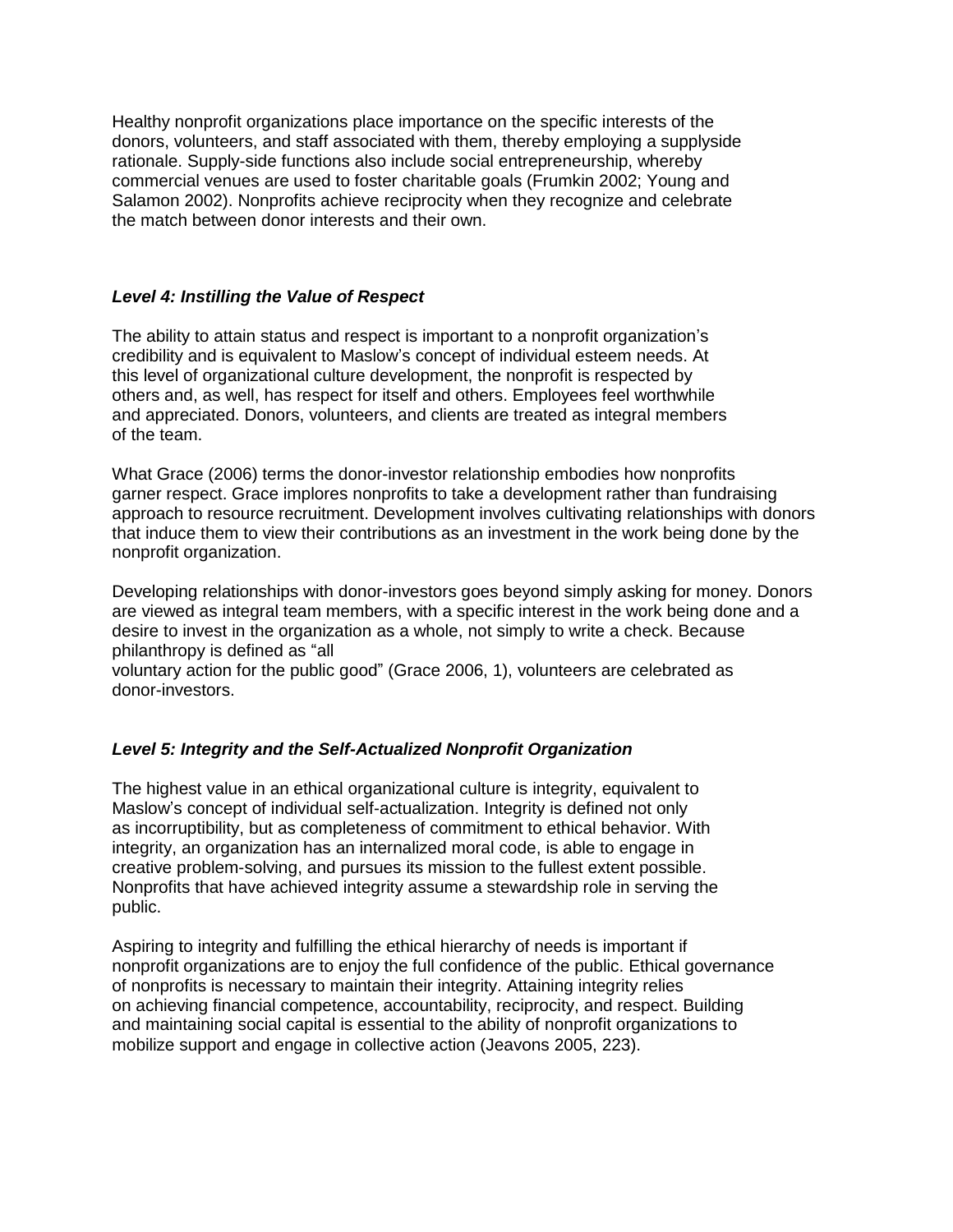# **SCALING THE HIERARCHY**

Can ethics be regulated? This framework identifies the levels of ethical development whereby nonprofit organizations reach and attain integrity. While nonprofits can be taught ethical practices, they cannot be forced to act ethically. External controls can be imposed on nonprofits to move them through financial competence and accountability, as well as to contribute to achieving reciprocity. However, only by internalizing ethical behaviors and patterns can a nonprofit attain integrity.

#### *Internal and External Controls*

Legislation, Internal Revenue Service (IRS) rules and regulations, and contract stipulations for the receipt of grant funds are all external controls on the operations of a nonprofit organization. Often these requirements are precipitated by scandals that raise awareness of a particular vulnerability. External controls may be sufficient to impose financial competence and accountability on a nonprofit, but without an internalized commitment to ethics, the organization will not move beyond Level 3—Reciprocity.

The following sections present examples of scandals that have affected nonprofit organizations. The examples should not be interpreted as empirical evidence but rather as descriptors of the model's concepts to facilitate empirical tests. They illustrate the obstacles to moving through the hierarchy of ethical values and prescriptions for overcoming them. Although the focus here is on external controls as both necessary and sufficient to achieve Levels 1 and 2, attention is also paid to the internal control mechanism that is crucial for organizations to reach the upper levels.

# **Financial Mismanagement (Level 1)**

Like all organizations, nonprofits are not immune to scandal. Allegations of financial misconduct are the most prevalent, and ultimately the most damaging to the nonprofit organization and the voluntary sector as a whole. Charged and subsequently convicted of fraud and misuse of donor funds, Jim Bakker caused a scandal that not only brought about the demise of PTL Ministries in 1987 but contaminated other evangelical ministries by harming their reputations and their fundraising efforts (Jeavons 2005, 214).

The Ohio division of the American Cancer Society suffered stinging repercussions from the loss of \$7 million through embezzlement. Proper safeguards were not in place to prevent this—the same employee kept records, reconciled bank accounts, and had direct access to organization funds. The questions raised concerned not only why this individual had such easy access, but also why the organization had \$7 million cash on hand ("Theft from Cancer Society" 2000).

A *Chronicle of Philanthropy* review of 10,770 nonprofit organizational tax records from 1998 to 2001 revealed that more than 1,002 charities made \$142 million in loans to their directors, officers, or key employees (Davis 2004, 1). In 2004, People United for a Better Oakland (PUEBLO) came under fire for routinely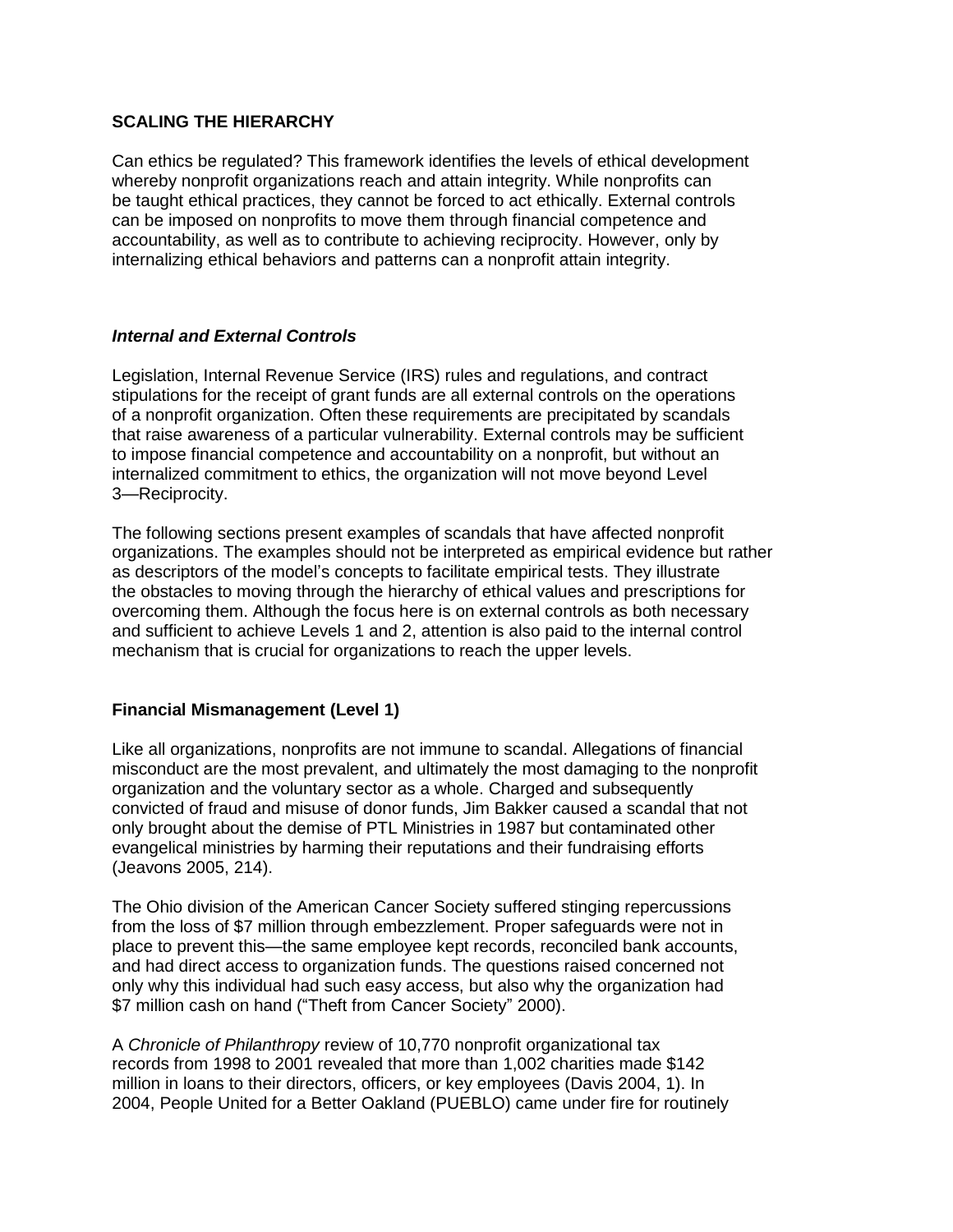making personal loans to board members and the executive director. The board chair claimed that organizations that work with poverty often have to take such "emergency measures" (Jackson and Fogarty 2005, 125). However, the loans were not made to the poor, unemployed, or disenfranchised; rather, they were made to (and sometimes not repaid by) board members, employees, and organization supporters. In addition, about \$500,000 was unaccounted for between March 2002 and March 2004 (Johnson 2004).

While staff members of nonprofits are typically underpaid relative to the market, some large nonprofit organizations often argue that it takes high salaries to attract capable executives to assist in fundraising and attract major gifts. On June 14, 2004, Carl Yeckel, former president of the Dallas-based Carl B. and Florence E. King Foundation, and Thomas Vett, the foundation's former secretary, were ordered by a jury to pay \$14 million in compensatory and punitive damages to the King Foundation. Yeckel and Vett were censured for excessive executive salaries and amassing personal charges on the foundation's credit cards (Osborn 2004).

In 2001, Hale House (a nonprofit dedicated to serving drug-addicted and abandoned babies in Harlem) faced scandal when shelter director Lorraine Hale was accused of stealing money from the organization. Hale and her husband were later sentenced to five years of probation and ordered to pay restitution for the \$766,000 they had embezzled (Saltonstall and Evans 2004, 32; "Shelter's Ex-Director" 2002). After the scandal broke, the number of donors dropped dramatically from 200,000 to 12,000; two years later, the donor base had increased to only 50,000, one-fourth the pre-scandal size (Souccar 2004, 14).

Each of the scandals mentioned above involved issues of financial competency. Early in their development, nonprofit organizations may have more lax fiscal systems in place, due either to the administrative inexperience of the leadership or to a high degree of assumed trustworthiness within the group. Financial mismanagement is less likely to occur in organizations that internalize ethics early; for those without a strong internal orientation toward ethics, disasters like the ones described above may ensue.

# **Accountability (Level 2)**

The prohibition against distributing profits means, in theory, that members of a board of directors have no other incentive than to act according to the best interests of the organization and its clients. Trust as a substitute for monitoring, however, is problematic when it leads to a disengaged board that is more susceptible to scandal. Transparency facilitates engagement and is an antidote to scandal. Two members of the board of directors of the United Way of the National Capital Area (UWNCA) were removed when they pressed for open financial records; they pressed for access after being told they were not entitled to see financial statements (Strom 2003, 1). Subsequently, a top executive stole \$500,000 from the charity and its pension fund (Hananel 2004). Later, the entire board of directors was replaced after allegedly inflating the organization's fundraising figures, understating overhead costs, and overcharging for administrative fees (Owen 2003).

The Nature Conservancy came under heavy scrutiny after the *Washington Post* reported that it had purchased land from Georgia-Pacific during the time that Georgia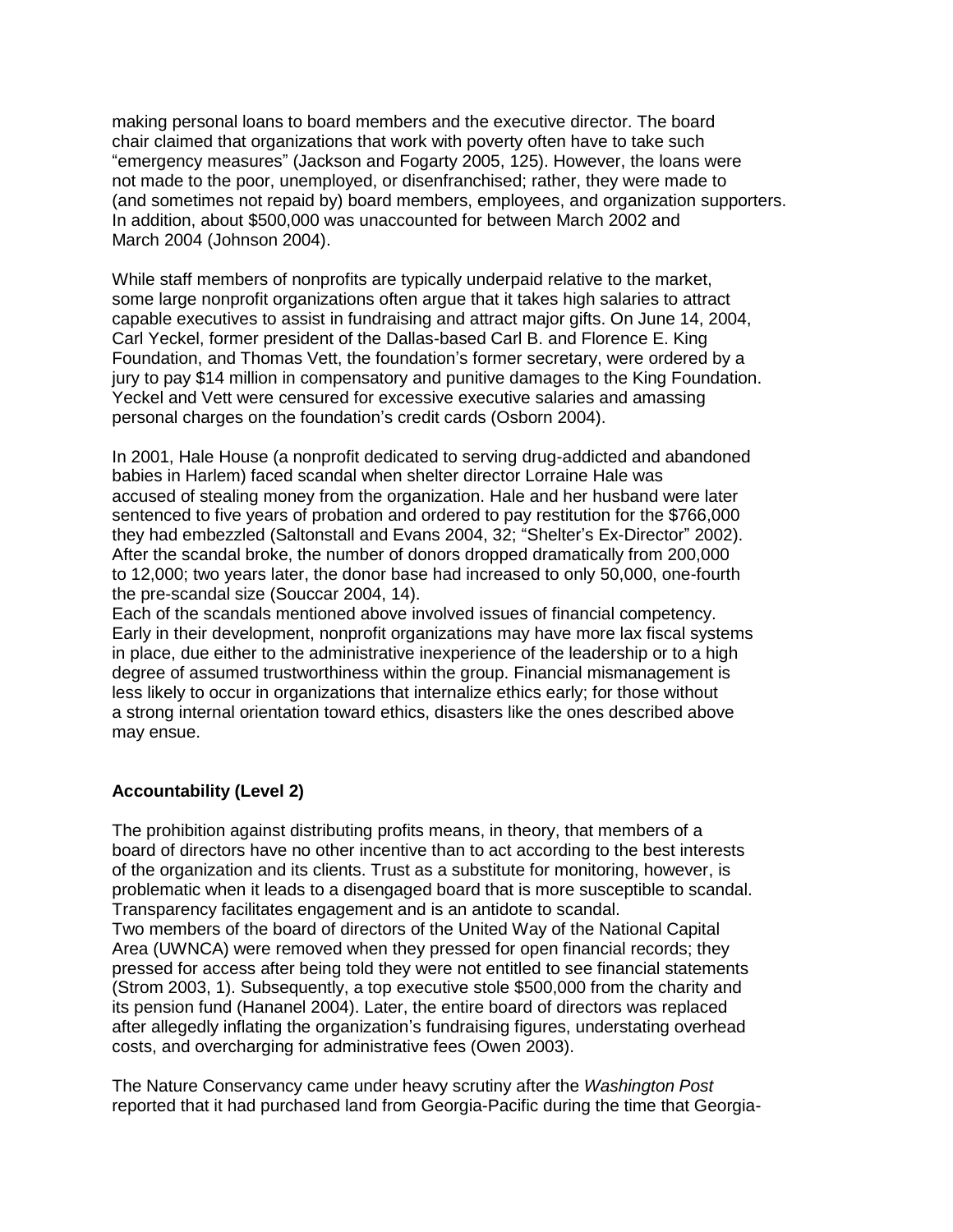Pacific's chairman sat on the Nature Conservancy board (Bobelian 2004, 4). Conservancy board members sold land to the Conservancy and then bought property from it. The leadership of the Nature Conservancy was also roundly criticized for not more carefully scrutinizing tax deductions taken by donors and for failure to make its finances more public (Stephens 2004, A01).

In 2004, a local California chapter of the American Red Cross released detailed reports on how it had spent funds after the wildfires in October 2003. The reports revealed that the nonprofit had spent 67 percent (or \$3.9 million) of its funds directly on fire victims. This stands in stark contrast to revelations from the Alpine fire in 2001, when an audit showed that only 10 percent of funds raised went to the fire victims (Vigil 2004). A scandal ensued in which fire victims and the public wanted to know how donations were spent and how funds were managed.

# **Achieving Levels 1 and 2**

Although organizations cannot be forced to act ethically, legal requirements can encourage achievement of Levels 1 and 2 of the hierarchy. Organizations receive (and maintain) tax-exempt status from the Internal Revenue Service (IRS) only after meeting legislatively established criteria. Therefore, nonprofits must meet financial competence and accountability requirements, such as filing IRS form 990, to continue to benefit from tax-exempt status.

More than half of all tax-exempt organizations are classified as public charities under section 501(c)(3) of the Internal Revenue Code (Boris 1999). Public charities are subject to greater scrutiny by the IRS because they are afforded the added privilege of tax-deductibility of all contributions made to them. Therefore, the IRS has stricter criteria for recognition as a public charity and for maintaining that status (IRS 2006).

In response to the scandals involving Enron and other companies, Congress passed the Sarbanes-Oxley Act (SOX) in 2002 to deter fraud (Ostrower and Bobowick 2006). Two provisions of the act apply to all organizations, including nonprofits. Although whistleblower protection and document-retention criteria are the only mandates that apply directly to nonprofits, the act contains several other provisions that have been recognized as best practices for nonprofit governance. California's Nonprofit Integrity Act requires implementation of some of the best practices from SOX by nonprofits in that state (Jackson and Fogarty 2005).

One of the SOX best practices provisions involves auditing committees. Audit committees are a conduit between the board and the outside auditor, enhancing communication and information flow. By ensuring that the organization meets its financial responsibilities and disclosure requirements, the audit committee is positioned to identify financial irregularities before they become problematic (Owen 2003). The burden of complying with the enhanced auditing provisions of SOX depends on the provision itself. Many nonprofits already comply with some provisions, whereas others would find it very difficult to enact the provisions. More than half of the 5,115 nonprofits surveyed in the Urban Institute's National Survey of Nonprofit Governance stated that it would be somewhat or very difficult to comply with the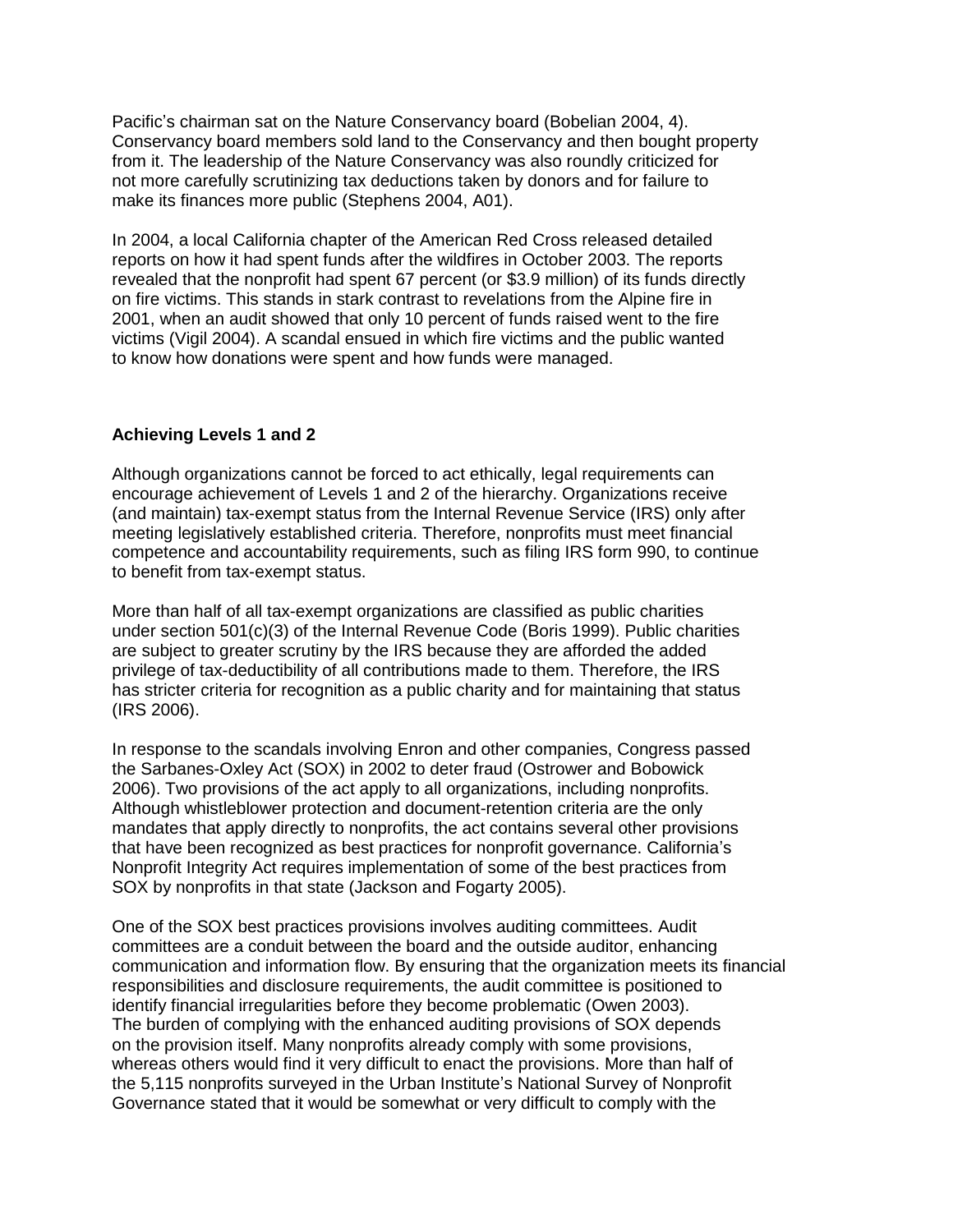provisions for establishing an audit committee. More than two-thirds said it would be difficult to comply with the requirements to rotate audit firms or lead auditors (Ostrower and Bobowick 2006).

The Sarbanes-Oxley Act also includes deterrence measures regarding conflicts of interest in publicly traded companies. Extending these provisions to nonprofit organizations would enhance accountability by facilitating greater transparency regarding board members' activities/interests. Conflict of interest may occur when a board member makes a decision out of self-interest or in the interest of only part of the organization; conflicts also can occur when the nonprofit does business with or has a financial link to a board member or a relative of the member. Internal controls regarding conflict of interest involve recusal from the decision-making process when a potential conflict of interest exists (Soltz 1997, 131), as well as development and periodic review of conflict of interest policies (Tyler and Biggs 2004, 22). According to the Urban Institute survey, 50 percent of nonprofits have a conflict of interest policy for their board members. This may be misleading, however, because while 95 percent of large organizations have such policies, only 23 percent of small ones do (Ostrower and Bobowick 2006). This suggests that resource capacity may be an issue; small organizations are more likely to be focused on issues of financial competence and accountability, with fewer slack resources to devote to concerns about conflict of interest. Therefore, organizations focused simply on meeting the external control requirements associated with Levels 1 and 2 are less likely to pursue internal controls, such as a conflict of interest policy.

Investigations by state attorneys general, auditors, or other officials also provide external controls and prompt nonprofits to adopt their own internal controls. In 2002, Ohio auditor Jim Petro found that Specialized Alternatives for Families and Youth of Ohio Inc. (SAFY) misspent state funds, using the money to buy new businesses rather than putting the funds toward the care of children. SAFY made changes in response to the audit by installing a new board of directors, new accounting software, and new policies as recommended by Petro (Bischoff 2002).

Watchdog groups also provide an external check. Some watchdog groups examine the spending practices of nonprofits, reporting the ratio of funds spent for administrative costs relative to program activities. These groups also make statements regarding the degree to which legal activities are actually ethical when practiced by nonprofits. For example, the practice of insider loans is legal, but as the example above demonstrates, this activity is not always ethical when donor funds are involved. Board members may find themselves personally liable if insider loans are not repaid (Franklin 2004). Unless a real benefit accrues to the organization as a result of the loan, private loans could jeopardize a nonprofit's tax-exempt status as well as its legitimacy with donors, thus threatening organizational security. Insider loans, if used at all, should stipulate a short-term loan at a market interest rate, with repayment closely monitored.

The American Institute of Philanthropy (2003) advocates reform measures to make boards more independent, more engaged in oversight, and more aware of the implications of their decisions. Board members should receive training on how to interpret financial reports, how to exercise oversight of budgetary matters, how to make decisions on employee and executive compensation, and how to treat staff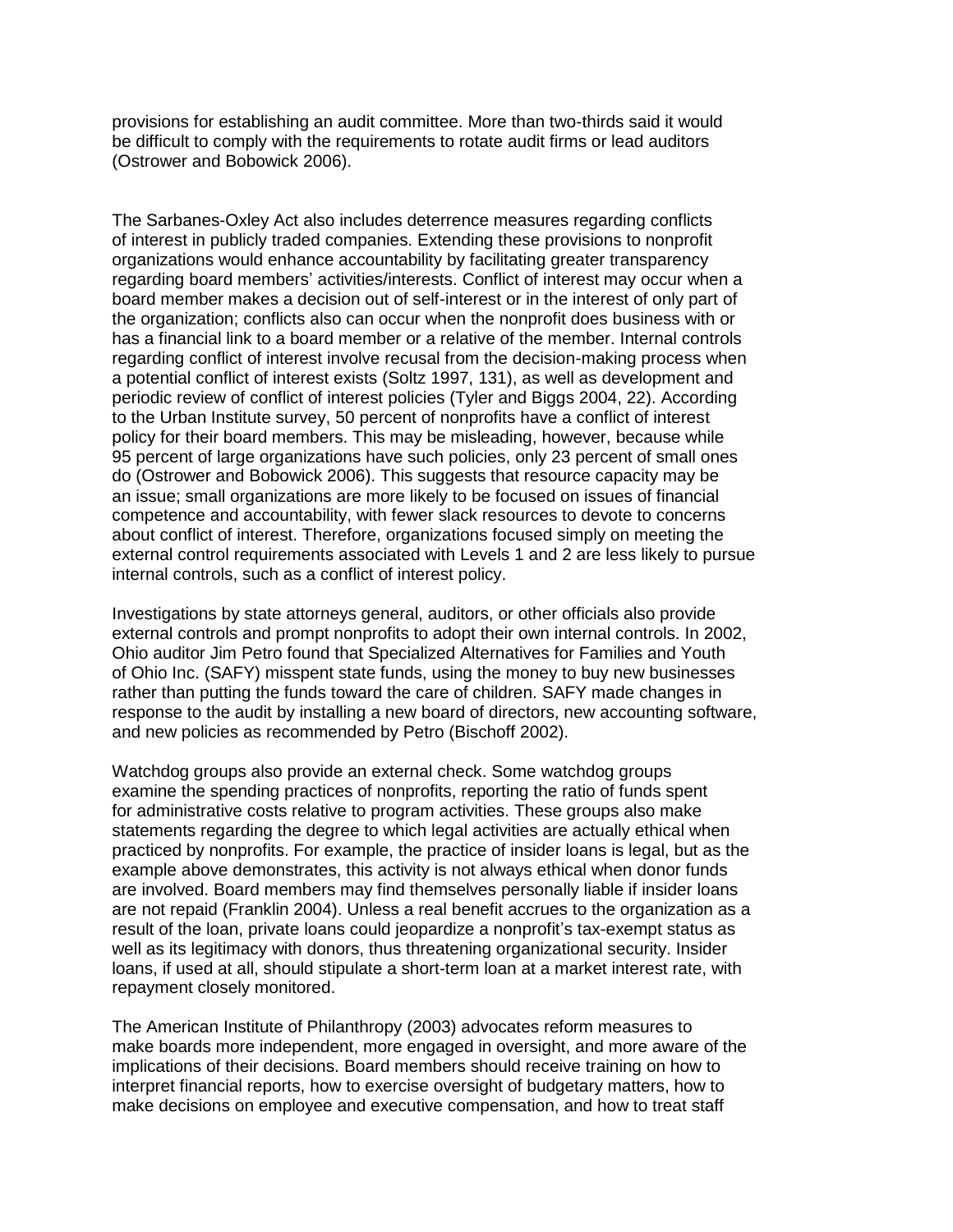and volunteers. In addition, state attorneys general are empowered to enforce board duties of care and loyalty (Brody 2002).

In order to ensure greater accountability to donors, some nonprofit advisory groups propose that nonprofits adopt a donor's bill of rights. The ten recommendations require that organizations disclose how they will use donated funds, provide the identities of the board members, and share their most recent financial statements. The bill of rights also requires nonprofits to assure donors that their donations will be used for the stated purposes for which they were given, to properly recognize donors, and to ensure that donations are handled with confidentiality. Finally, donors should be informed of whether those seeking donations are volunteers, staff, or hired marketers, and they should feel free to ask questions and receive forthright answers when making donations (Watson 2000).

The Johns Hopkins Nonprofit Listening Post Project—a March 2005 survey of 443 organizations with 207 respondents—found that 93 percent of nonprofits distribute financial statements to their boards on a quarterly basis, and 62 percent share them every month. Seventy-four percent make their financial reports available to members of the public upon request, 70 percent distribute them to donors, and 54 percent publish their statements in annual reports. Nine percent post financial reports on their organizational Web sites (Salamon 2005). These results indicate that a great many nonprofit organizations are committed to achieving accountability, by means in excess of what is required by law. Such internal commitment to ethical values bodes well for the achievement of integrity in nonprofits.

# **Achieving Reciprocity (Level 3)**

A match between donor interests and the nonprofit's mission is critical to achieving reciprocity. As nonprofits evolve, they become more professional in orientation and outlook. It follows, therefore, that they will become more attuned to their mission and their relationship to the community as a whole. Chasing funding sources without a clear connection to mission weakens the organization, impedes reciprocity, and opens the organization to scandal.

In 2003, the Kids Wish Network—a nonprofit established to offer comfort and hope to children with terminal or life-threatening illnesses—collected \$205,255 in donations in New York through the work of professional fundraisers. After the fundraisers were paid, a mere 12 percent (\$24,634) was retained by Kids Wish Network. In a spot check of 607 fundraising campaigns in 2002, the attorney general of New York found eight other professional fundraisers that turned over a meager 12 percent of proceeds to the charitable organization for which they were raised (Gormley 2003).

The American Institute of Philanthropy and the Better Business Bureau recommend that charities keep at least 65 percent of the monies raised by the professionals. A law enacted in California institutes more protections for consumers, making nonprofits more accountable for hiring fundraisers (Gormley 2004). For example, the Maryland Association of Nonprofits recommends that organizations work to ensure that over a period of about five years, on average every dollar spent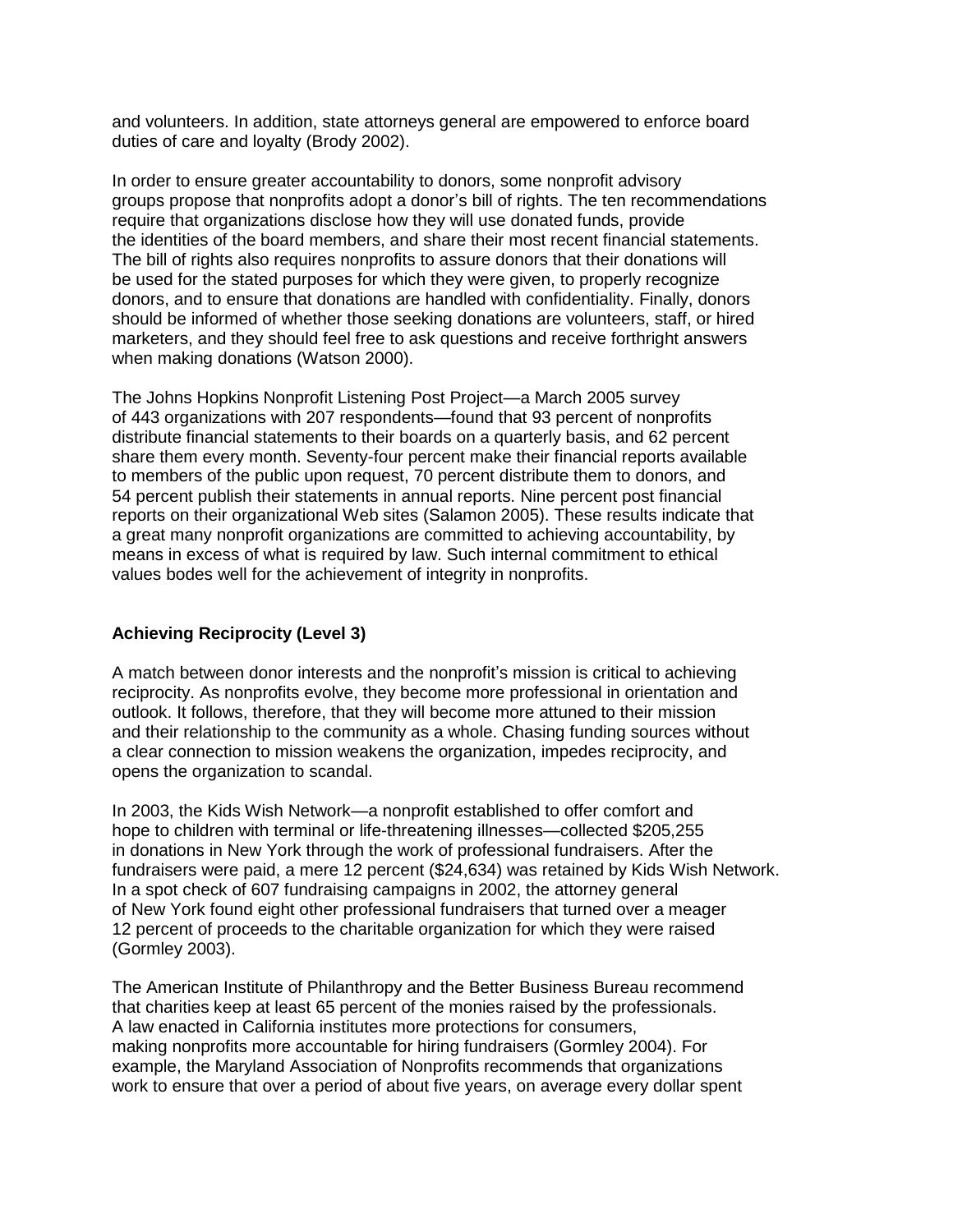on fundraising should be matched by raising at least three dollars (Causer 2004; Salmon 2004).

Many believe that making charities profitable for fundraisers erodes the principle of reciprocity—that is, that nonprofits should be responsive to donors and designated constituencies. External controls in this area are limited because the U.S. Supreme Court has consistently invalidated state laws that place numerical limits on fundraising ratios on the grounds that such limits are too restrictive of free speech and association. Most states provide ethical guidelines and publicize fundraising ratios (Bryce 2005), but achieving reciprocity ultimately requires internal control. Nonprofits that employ Grace's (2006) development approach to resource attainment are more likely to achieve reciprocity by cultivating donor-investors who support and contribute to the mission of the organization.

Although not-for-profits are prohibited from using federal grant or contract funds for lobbying activity, Congress and the Internal Revenue Service (IRS) generally support advocacy activities (including lobbying with private funds) by nonprofits. The Tax Reform Act of 1976 clarified and expanded the scope of lobbying activity permissible by 501(c)(3) organizations, specifically by narrowing the legal definition of lobbying subject to restriction. Lobbying is differentiated from other advocacy activity because it occurs only when there is an expenditure of funds by the notforprofit organization for activities aimed specifically at influencing legislation.

Advocacy involves providing information in an effort to educate about and promote an issue or overall policy response ("Charity Lobbying" in the Public Interest, n.d.; Smucker, 1999).

The Internal Revenue Code states that a 501(c)(3) organization "may not attempt to influence legislation as a substantial part of its activities and it may not participate at all in campaign activity for or against political candidates" (IRS n.d.). Questions have arisen, however, regarding what constitutes less than a substantial amount of time that nonprofits can legally spend in lobbying activities and at what point these organizations become too political. In 1990, in response to the confusion over how much is too much time spent lobbying, the IRS implemented the expenditure test—also known as the H election—as an alternative to the substantial-part rule inherent in the relevant section of the Internal Revenue Code. Nonprofits must elect to fall under the provisions of section 501(h), which prescribes specific limits on lobbying expenditures and types of lobbying, and sets some protections for organizations that commit single-year violations (Smucker 1999).

Whereas it is possible to institute external controls that facilitate reciprocity, such as reporting requirements for receipt of funds and legal restrictions on the use of funds for lobbying activity, fully achieving reciprocity requires an internal commitment. The development of donor-investors requires an internalization of an ethical commitment to serving constituents and celebrating those who contribute to the nonprofit's efforts. A match between donor interests and nonprofit mission is of paramount importance.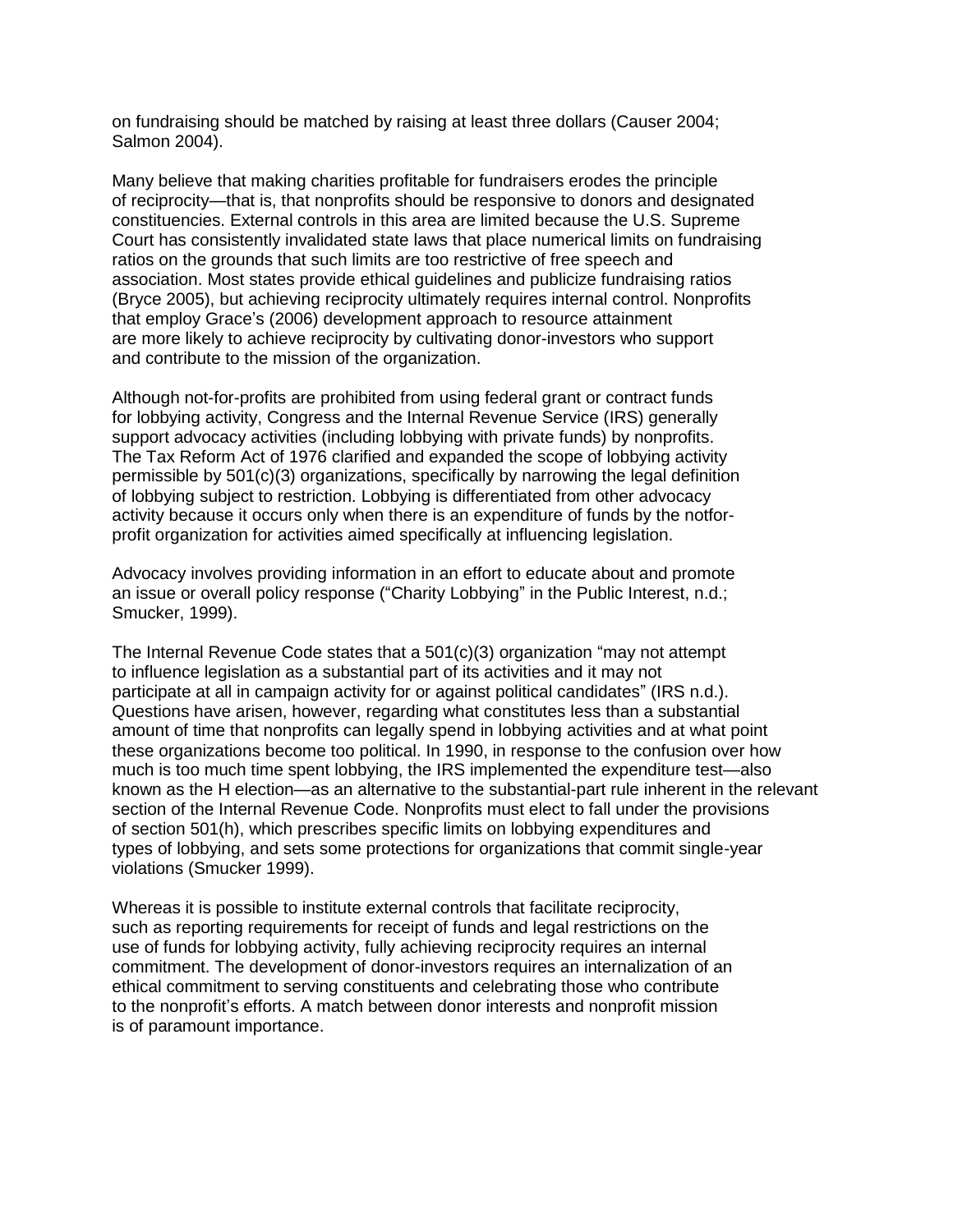# **Achieving Respect (Level 4)**

Just as a match between donor interests and organization mission is important, a match between staff and volunteer interests is likewise essential for developing an ethical culture. Recruiting and retaining the most appropriate board members, staff, and volunteers is critical to fulfilling the nonprofit's mission. Each individual should be encouraged to engage in dialogue about his or her perceptions of the organization's mission. Tolerance of differences of opinion and cultural diversity not only make nonprofits successful, it creates a respectful organizational culture (Watson and Abzug 2005, 628).

Proper training, assignment, risk management, and motivation are crucial elements in respecting everyone associated with a nonprofit. Nonprofit organizations often fail to provide proper training for staff members who supervise volunteers, assuming that these skills come naturally. This can result in ethical and legal dilemmas. Without training, staff may be unaware of many human resource management pitfalls. Staff members who supervise volunteers should be trained on performance-appraisal, motivational, and recognition techniques (Macduff 2005, 715).

Clear job descriptions that explain the work needed, the skills required, the tasks involved, and supervisory arrangements establish boundaries for how volunteers will be used in the organization. Job descriptions enhance volunteer proficiency, and a clear outline of responsibilities prevents going into areas beyond skill level. Volunteers are more likely to feel good about their work and motivated to continue if they are equipped to be effective (McCurley 2005, 607–608). In addition, volunteers should not be asked to do work that paid staff would never be asked to do. If asked to do work that paid staff perform, volunteers should receive commensurate training (Bradner 1997, 171). Finally, organizations have an ethical obligation to provide liability insurance for volunteers (Brudney 1999, 241). By reducing volunteer fears of liability and properly training them to stay within the scope of their responsibilities, not only does the organization protect itself and its volunteers, it also better serves its clients.

Protecting staff is also important, especially staff members who seek to expose wrongdoing within the organization. Although the Sarbanes-Oxley Act prohibits retaliation against whistleblowers who provide truthful information related to the possible or actual commission of a federal offense, many nonprofits either have not formulated adequate protections for whistleblowers or are behind in implementation. A 2003 survey of 300 nonprofit CEOs revealed that 57 percent are familiar with SOX, and of these, 80 percent head nonprofits with \$10 million in revenues. Yet only 20 percent of the CEOs had changed their governance policies to comply with SOX (Sinclair 2004).

For example, Dulcy Hooper, who worked for the United Way of the National Capital Area (UWNCA), told her superiors about inconsistencies in gift reports. Not long after sharing her concerns, she was labeled "not a team player" and lost her job. She was one of many whistleblowers who were shunted aside and characterized as troublemakers. A forensic audit later conducted on UWNCA revealed years of financial mismanagement. Perhaps if the organization had listened to the natural, built-in early warning system of their gifts officer, it could have avoided a great deal of adverse publicity (Sinclair 2004).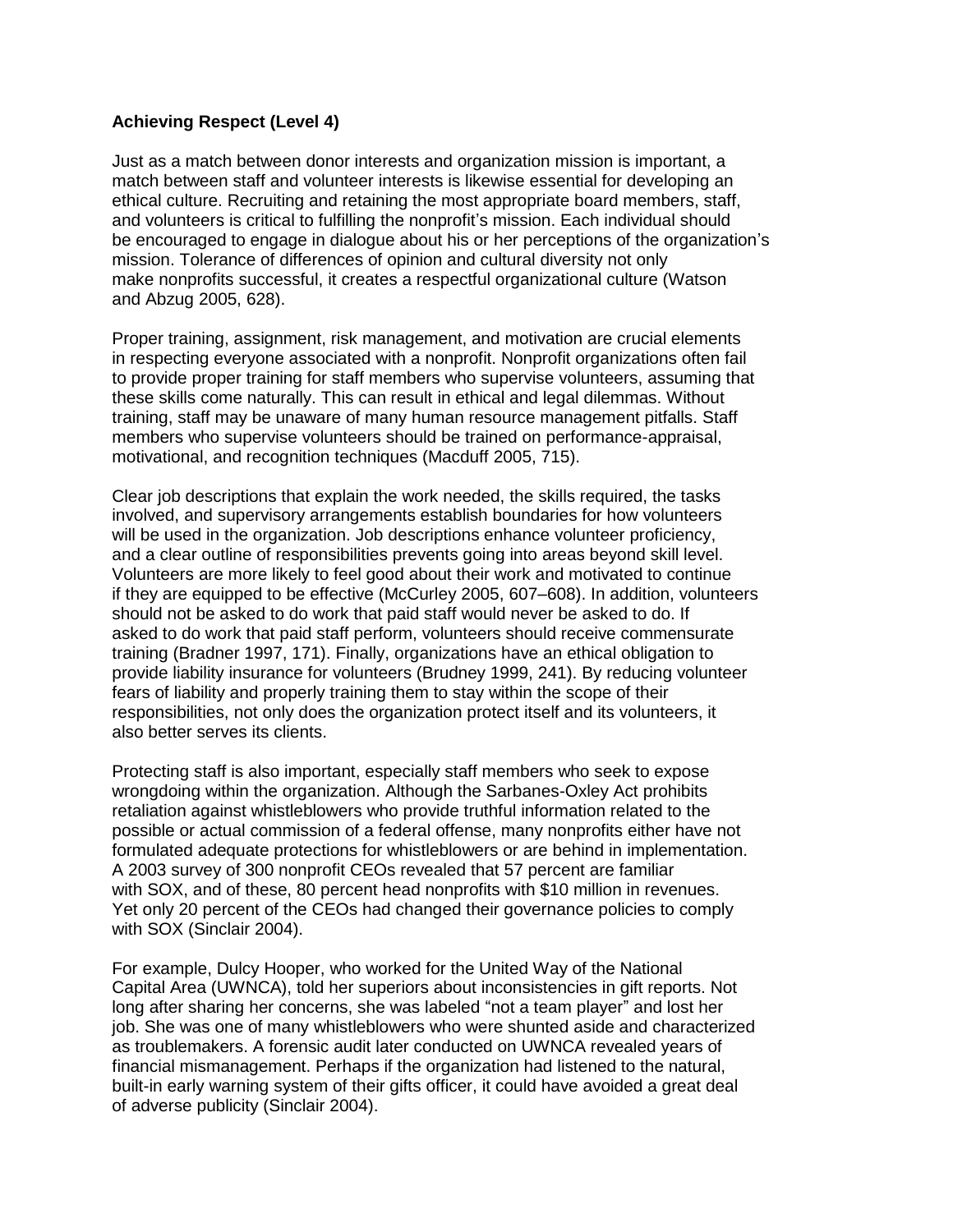SOX's protections for whistleblowers provide an external control over organizational behavior, but they constitute after-the-fact enforcement as compared to the cultivation of ethical culture. Protection of individual staff members is imposed by prohibiting retaliation against whistleblowers, but respect for the same staff members is only facilitated when their comments and concerns are given legitimate concern prior to the need to blow the whistle. An ethical culture within a nonprofit organization means that employees are encouraged to blow the whistle, not merely protected once they have done so. External control, therefore, is not sufficient to embody respect and achieve Level 4 within a nonprofit organizational culture.

# **Achieving Integrity (Level 5)**

Identifying examples of nonprofits that have achieved integrity is more challenging than identifying those that achieve financial competence, accountability, and reciprocity. Because external controls are more applicable to ensuring these types of ethical behaviors by organizations, monitoring of their successful accomplishment is more feasible. Also, as with other issues, bad behavior makes the news, whereas good behavior usually does not. Numerous watchdog groups, such as Charity Navigator and the American Institute of Philanthropy, have developed rating scales of top nonprofits, evaluating organizations based primarily on financial competence, transparency, and protection of donor interests. The nonprofits that consistently rate high on these elements are the ones most likely to achieve integrity (based on the hierarchy of ethical values proposed herein). These ratings may provide a good starting point for identifying the level of ethical culture development in nonprofit organizations. Boys & Girls Clubs of America, the Nature Conservancy, the Mayo Clinic, and the American Red Cross are well known, and their names are brands. Branding represents a promise of organization principles, operational values, and the benefit the organization seeks to deliver to society (Wymer et al. 2006). Staff, volunteers, donors, clients, and the general public feel a sense of pride in what the organization has accomplished and, more important, trust the means by which the organization conducts its work. In addition, each of these organizations made Charity Navigator's top-ten list of the "Best Charities Everyone's Heard Of" (Charity Navigator 2006).

Achieving Level 5 means possessing a brand of integrity whereby relevant stakeholders and the general public believe that the organization has fulfilled the elements at each of the lower levels—financial competence, transparency of operations, affiliation/alliances, and genuine respect for everyone involved with the organization's work. Nonprofit organizations of integrity exhibit a stewardship approach to management and administration. According to stewardship theory, stewards place higher value and priority on collectivist rather than individualistic behaviors, that is, on cooperation rather than defection (Davis, Schoorman, and Donaldson 1997). Because the organization's performance is the primary focus, stewards are able to maximize the satisfaction of all stakeholders (including the steward's) by acting in the organization's best interests.

An ethical organizational culture in the nonprofit sector is essential to stewardship. Stewards must be vested with a high degree of trust, and therefore an internalized ethical culture is crucial to develop staff, volunteers, and board members into stewards. External controls, such as legal mandates for reporting,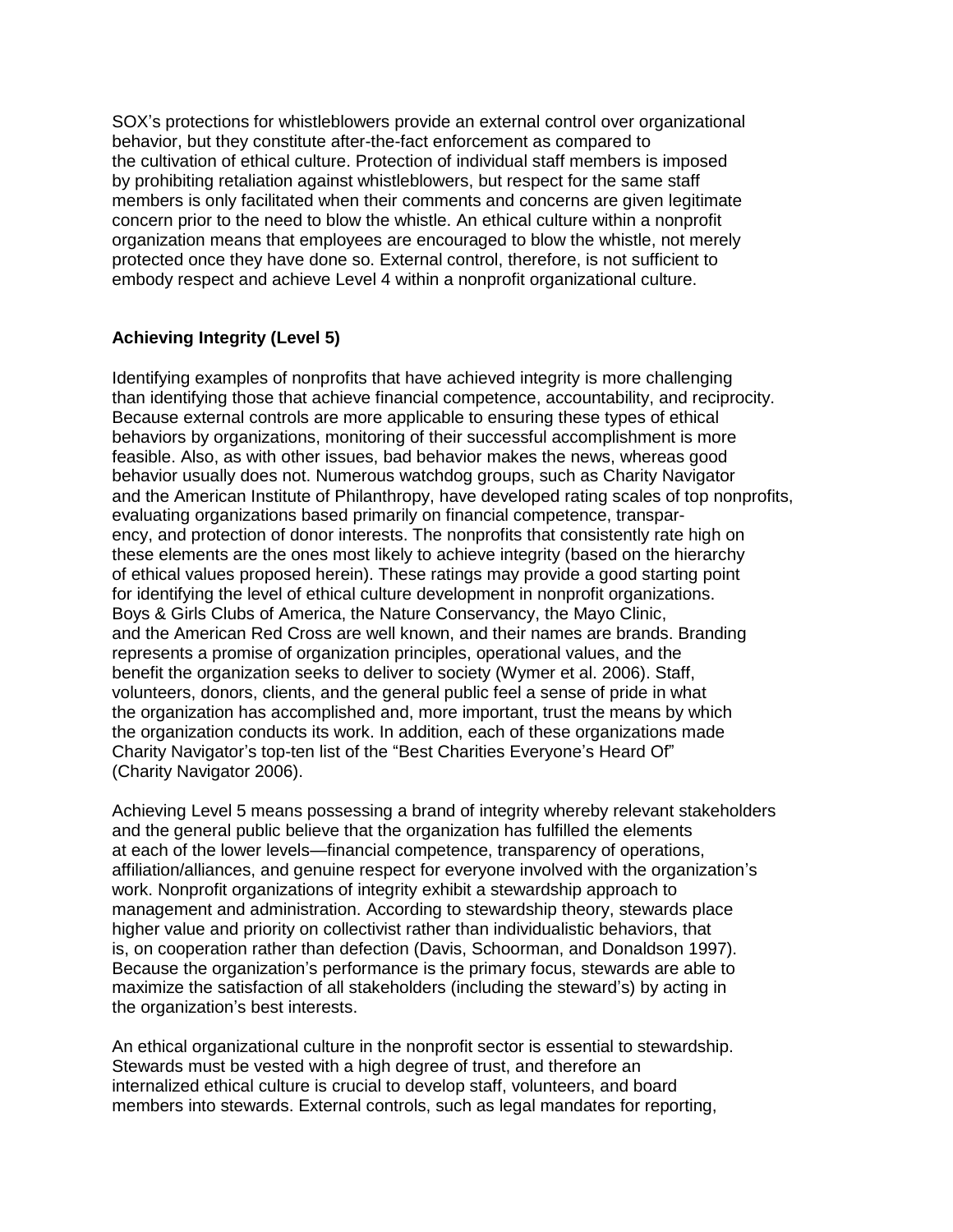rules and regulations regarding financial management, independent watchdog groups, and so on, can only influence ethical behavior to a certain degree. Unless the individuals within the nonprofit work to ensure that the culture of the organization facilitates ethical conduct, integrity will not be achieved. For example, McCabe and Trevino (1996, 29) suggest that the key to curbing cheating in academia may be to "create an environment where academic dishonesty is socially unacceptable." Disapproval of cheating among peers is a chief determinant of whether students change their cheating habits between high school and college (Hendershott et al. 2000).

The importance of culture is also reflected in what Frumkin (2002) terms the expressive rationale, whereby nonprofits exist due to the desire of stakeholders to express their values and faith. The concept of stewardship is probably the most prevalent among faith-based and environmental nonprofits. For example, the National Christian Foundation—number 1 on Charity Navigator's list of "10 Best Charities Everyone's Heard Of"—defines faithful stewards as "people who understand what they hold belongs to God" (NCF 2006). Likewise, Conservation International (number 5 on the list) "believes that Earth's natural heritage must be maintained if future generations are to thrive spiritually, culturally and economically" (CI 2006). Each of these statements implies placing individual interests secondary to the community (and organization) as a whole.

#### **CONCLUSION: IMPLICATIONS OF NOT STRIVING FOR INTEGRITY**

Simply following the letter of the law does not mean that an organization is ethical; external controls can only take an organization partway to developing an ethical culture. Many nonprofits caught up in scandal broke no laws. However, sexual misconduct by staff, excessive compensation packages for executives, drift from the organization's mission, and questionable fundraising practices all erode public confidence in the nonprofit sector. Internalization of ethics through the development of an ethical culture is necessary to ensure the integrity of the nonprofit sector so that charitable organizations can thrive.

Nonprofit organizations, like individuals, usually do not start out exhibiting the highest level of ethical behavior. Just like other organisms, nonprofits evolve, from formation through growth to maturity (Werther and Berman 2001). Likewise, nonprofits will move through the hierarchy of ethical values in a series of stages. External controls are most relevant at the first two levels of the hierarchy; laws, rules, and regulations provide useful structure and guidelines during the early years as nonprofits form their organizational culture. Reciprocity is a level of transition, as external controls become less important than internal controls in shaping the ethical behavior of the nonprofit. Respect and integrity are values achieved only through an internalized ethical culture throughout the organization.

The framework articulated in this article is intended to foster understanding of the ethical behavior or lack thereof in nonprofit organizations. The natural next step is to test the model. As mentioned, Maslow's hierarchy has been subjected to extensive study with varying results. Because the concepts built into the model are inherently subjective, empirical testing may be difficult, but it still is possible.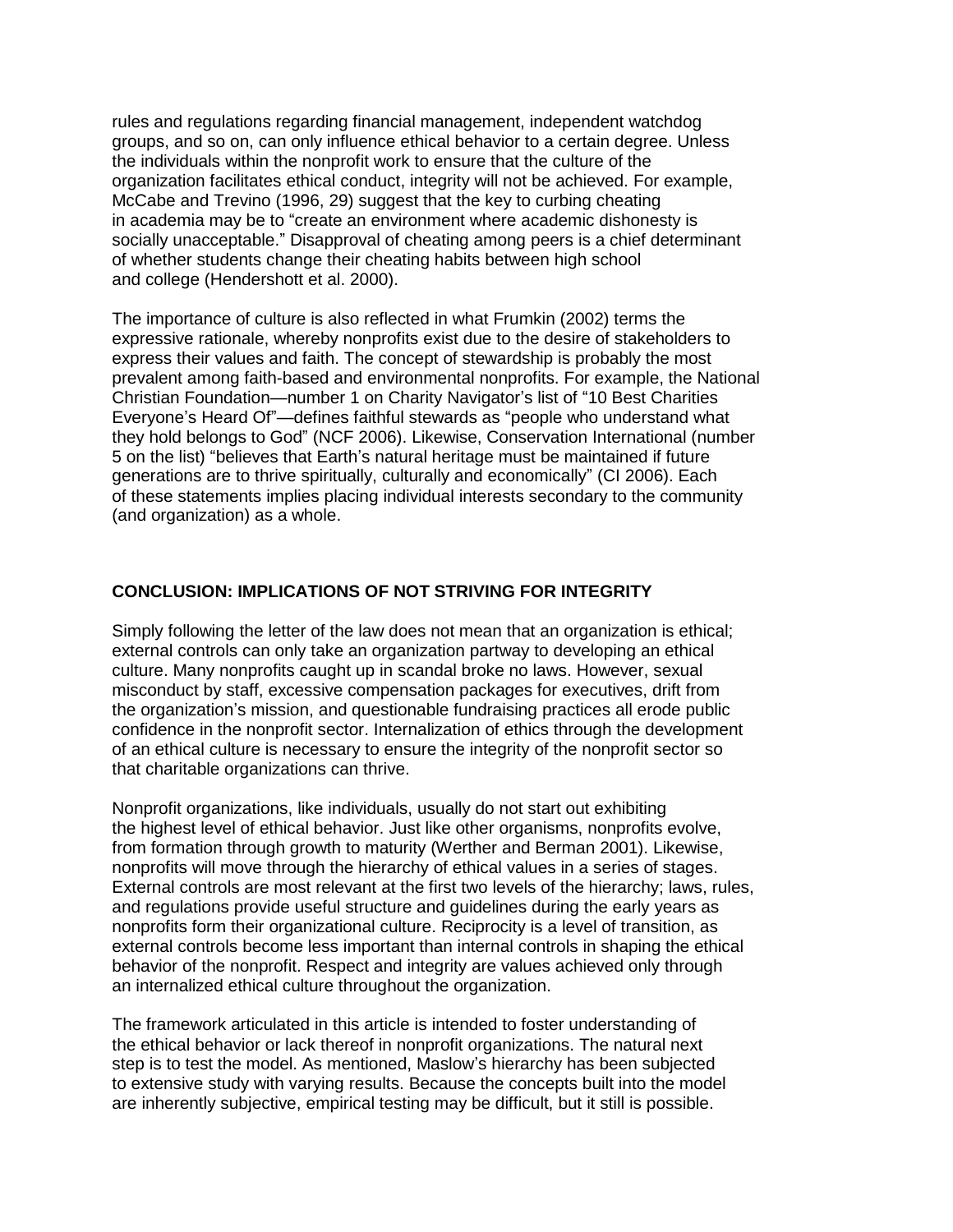This work is important; understanding what drives the ethical behavior of nonprofit organizations is especially relevant given the dramatic growth in the third sector and the increasing attention paid to ethical conduct given recent scandals across all sectors—nonprofit, private, and public.

The costs of engaging in unethical conduct far outweigh the benefits. Meeting ethical values, such as financial competency, accountability, reciprocity, and respect, empowers nonprofit organizations to fulfill their missions and to retain public trust and confidence. The long-term success of the voluntary sector will only be possible if nonprofit organizations internalize these values and become self-actualized.

# **REFERENCES**

American Institute of Philanthropy. 2003. "Are Charity Boards Asleep at the Wheel? Nonprofit Governance Problems" (www.charitywatch.org/articles/asleep.html). Atwood, Jeffrey. 2004. "Employee Motivation of the High Achiever." *SuperVision* 65, no. 5:3–4.

Bailey, Charles R. 2005. *Winning the Hearts and Minds: Providing the Basic Needs First.* Carlisle Barracks, Pa.: U.S. Army War College.

Bischoff, Laura A. 2002. "State Audit Challenges Foster Care Agency's Costs." *Dayton Daily News*, October 10:B5.

Bobelian, Michael. 2004. "Following the Nonprofits." *Recorder* (June 1):4 (http://web. lexis-nexis.com/universe).

Boris, Elizabeth T. 1999. "Nonprofit Organizations in a Democracy: Varied Roles and Responsibilities." In *Nonprofits and Government,* edited by Elizabeth T. and C. Eugene Steuerle, pp. 3–29. Washington, D.C.: Urban Institute Press.

Borkowski, Nancy. 2005. "Organizational Behavior in Health Care." In *Content Theories of Motivation,* edited by Nancy Borkowski, pp. 113–138. Boston: Jones & Bartlett.

Bradner, Jeanne H. 1997. "Volunteer Management." In *The Nonprofit Handbook: Management,* edited by Tracy Daniel Connors, pp. 162–192. New York: John Wiley.

Brody, Evelyn. 2002. "Accountability and Public Trust." In *The State of Nonprofit America,* edited by Lester M. Salamon, pp. 471–498. Washington, D.C.: Brookings Institution Press.

Brudney, Jeffrey L. 1999. "The Effective Use of Volunteers: Best Practices for the Public Sector." *Law & Contemporary Problems* 62 (autumn):219–254.

Bryce, Herrington J. 2005. *Players in the Public Policy Process: Nonprofits as Social Capital and Agents.* New York: Palgrave Macmillan.

Causer, Craig. 2004. "Special Report: Nonprofits Building Trust Through Transparency." *NonProfit Times*, November 1 (www.nptimes.com/Nov04/sr4.html).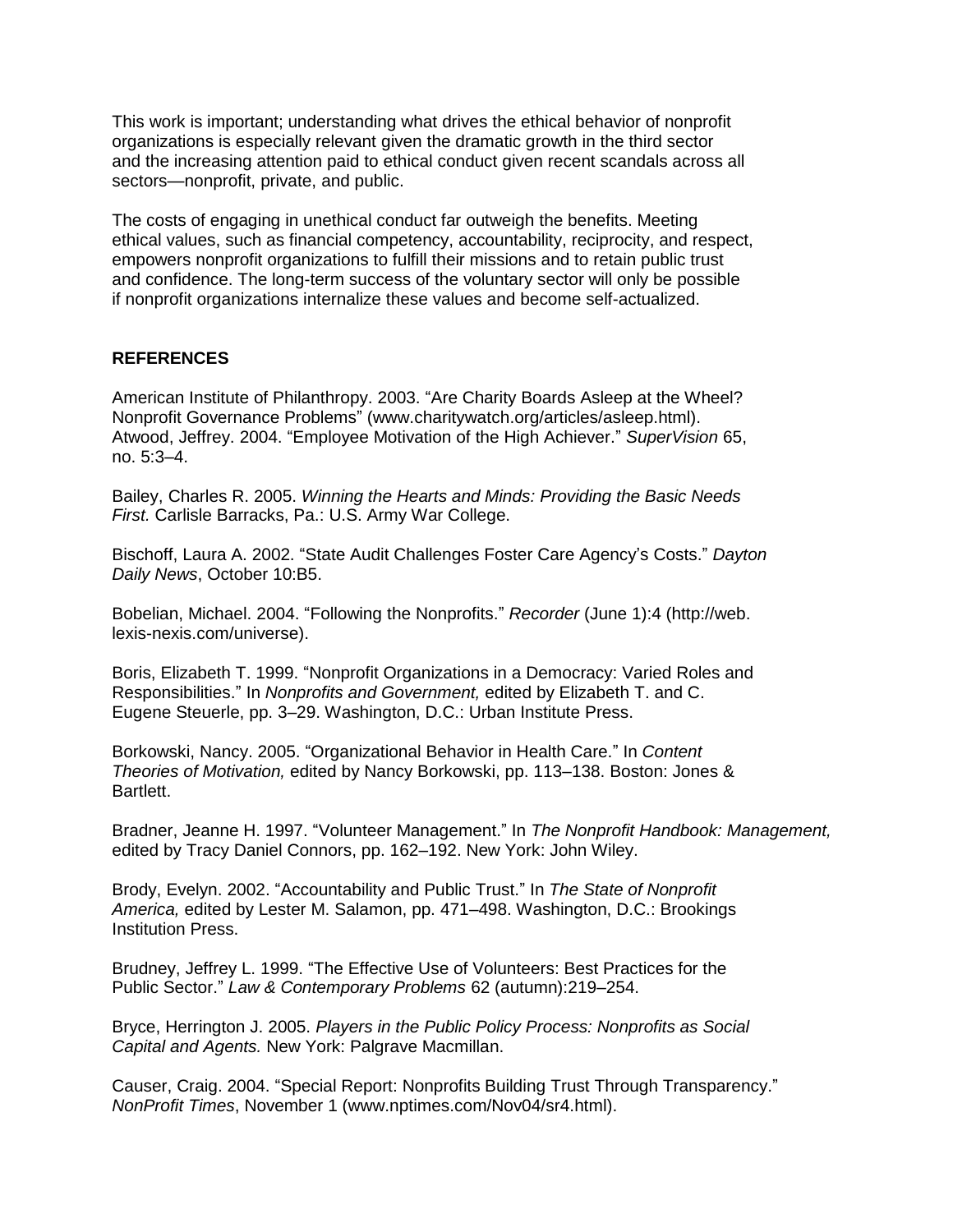Charity Lobbying in the Public Interest. n.d. "The Basics: Nonprofit Advocacy and Lobbying" (www.clpi.org/nonprofitadvocacyandlobbying\_Basics.aspy).

Charity Navigator. n.d. "10 of the Best Charities Everyone's Heard Of" (www .charitynavigator.org/index.cfm/bay/topten.detail/listid/18.htm).

Coffee, Peter. 2002. "The Hierarchy of Needs in High Tech." *eWeek* 19, no. 27:43. Conservation International (CI). 2006 "CI's Mission." http://web.conservation.org/xp/ CIWEB/about/).

Cullen, Dallas, and Lise Gotell. 2002. "From Orgasms to Organizations: Maslow, Women's Sexuality and the Gendered Foundations of the Needs Hierarchy." *Gender, Work and Organization* 9, no. 5:537–555.

Davis, Andrea Muirragui. 2004. "NFP Loans to Insiders Raise Legal Questions: Indiana One of 19 States to Prohibit or Limit Practice." *Indianapolis Business Journal* 24:1.

Davis, James H., F. David Schoorman, and Lex Donaldson. 1997. "Toward a Stewardship Theory of Management." *Academy of Management Review* 22, no. 1:20–47.

Duffy, Karen G., and James Thomson. 1992. "Community Mediation Centers: Humanistic Alternatives to the Court System." *Journal of Humanistic Psychology* 32 (spring):101–114.

Franklin, Robert. 2004. "Some Nonprofits Make Loans Close to Home; Executives, Board Members Are Recipients." *Minneapolis Star Tribune*, February 14:1A.

Frumkin, Peter. 2002. *On Being Nonprofit: A Conceptual and Policy Primer.* Cambridge, Mass.: Harvard University Press.

Gormley, Michael. 2003. "Spitzer: Charity Telemarketers Pocket \$2 For Every \$3 Raised." Associated Press State & Local Wire [Albany, N.Y.], December 27 (http://0-web.lexis-nexis.com.wncln.wncln.org/universe).

-. 2004. "Telemarketers Take Up to 90 Percent Cut in Charitable Donations." Associated Press State & Local Wire [Albany, N.Y.], December 24 (http://0-web. lexis-nexis.com.wncln.wncln.org/universe).

Grace, Kay Sprinkel. 2006. *Beyond Fundraising: New Strategies for Nonprofit Innovation and Investment.* 2nd ed. Hoboken, N.J.: John Wiley.

Halepota, Hassan Ali. 2005. "Motivational Theories and Their Application in Construction." *Cost Engineering* 47 (March):14–18.

Hananel, Sam. 2004. "Charities Urged to Change to Restore Trust." *PhillyBurbs.com* (November 22).

Hansmann, Henry B. 1980. "The Role of Nonprofit Enterprise." *Yale Law Journal* 89 (April 1980): 835–98.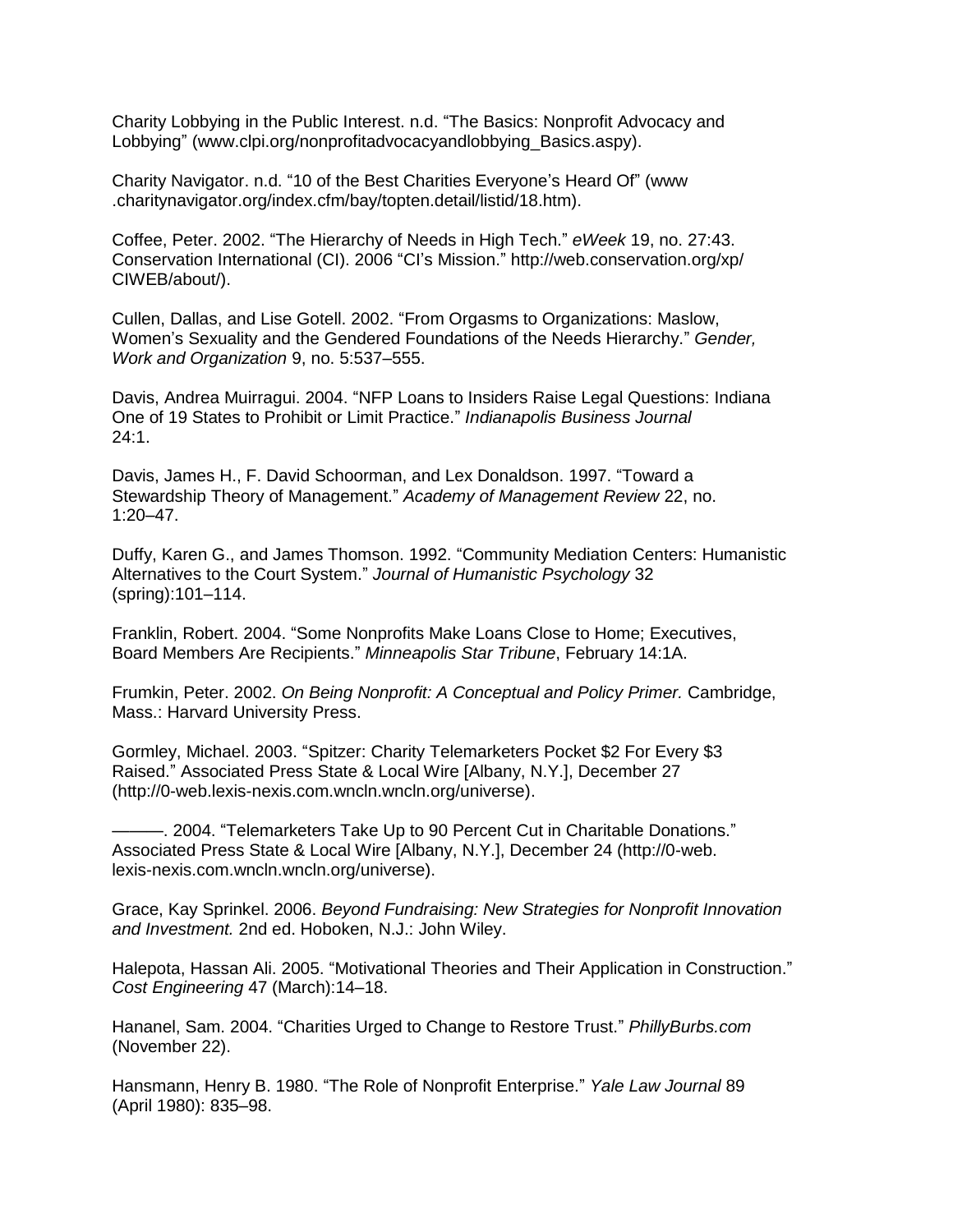Haruna, Peter Fuseini. 2000. "An Empirical Evaluation of Motivation and Leadership Among Career Public Administrators: The Case of Ghana." Ph.D. dissertation, University of Akron.

Hatwick, Richard E. 1986. "The Behavioral Economics of Business Ethics." *Journal of Behavioral Economics* 15 (spring/summer):87–101.

Hendershott, Anne, Patrick Drinan, and Megan Cross. 2000. "Toward Enhancing a Culture of Academic Integrity." *NASPPA Journal* 37, no. 4:587–597.

IRS (Internal Revenue Service). n.d. " Life Cycle of a Public Charity" (www.irs .gov/charities/article/0,,id=12260,00.html). "Charities and Non-Profits Exemption Requirements" (www.irs.gov/charities/charitable/article/0,,id=96099,00.html).

———. 2006. "Life Cycle of a Public Charity" (www.irs.gov/charities/article/0,,id= 12260,00.html).

Ivashchenko, A., and D. Novikov. 2006. "Model of the Hierarchy of Needs." *Automation and Remote Control* 67, no. 9:1512–1517.

Jackson, Peggy M., and Toni E. Fogarty. 2005. *Sarbanes-Oxley for Nonprofits: A Guide to Gaining the Competitive Advantage.* Hoboken, N.J.: John Wiley.

Janiszewski, Randee. 2005. "Motivational Factors That Influence Baby Boomers Versus Generational X: Independent Insurance Agents." Ph.D. dissertation, Capella University.

Jeavons, Thomas H. 2005. "Ethical Nonprofit Management." In *The Jossey-Bass Handbook of Nonprofit Leadership and Management,* 2nd ed., edited by Robert D. Herman and associates, pp. 204–229. San Francisco: John Wiley.

Johnson, Chip. 2004. "Watching the Police's Watchdogs." *San Francisco Chronicle*, August 13:B1.

Latham, Gary P., and Craig C. Pinder. 2005. "Work Motivation Theory and Research at the Dawn of the Twenty-first Century." *Annual Review of Psychology* 56:485–516.

Lord, Robert L. 2002. "Traditional Motivation Theories and Older Engineers." *Engineering Management Journal* 14 (September):3–8.

Macduff, Nancy. 2005. "Principles of Training for Volunteers and Employees." In *The Jossey-Bass Handbook of Nonprofit Leadership and Management,* 2nd ed., edited by Robert D. Herman and associates, pp. 703–730. San Francisco: John Wiley.

Maslow, Abraham H. 1943. "A Theory of Human Motivation." *Psychological Review* 50, no. 4:370–396.

McCabe, D. L., and L. K. Trevino. 1996. "What We Know About Cheating in College." *Change* 28, no. 1:28–34.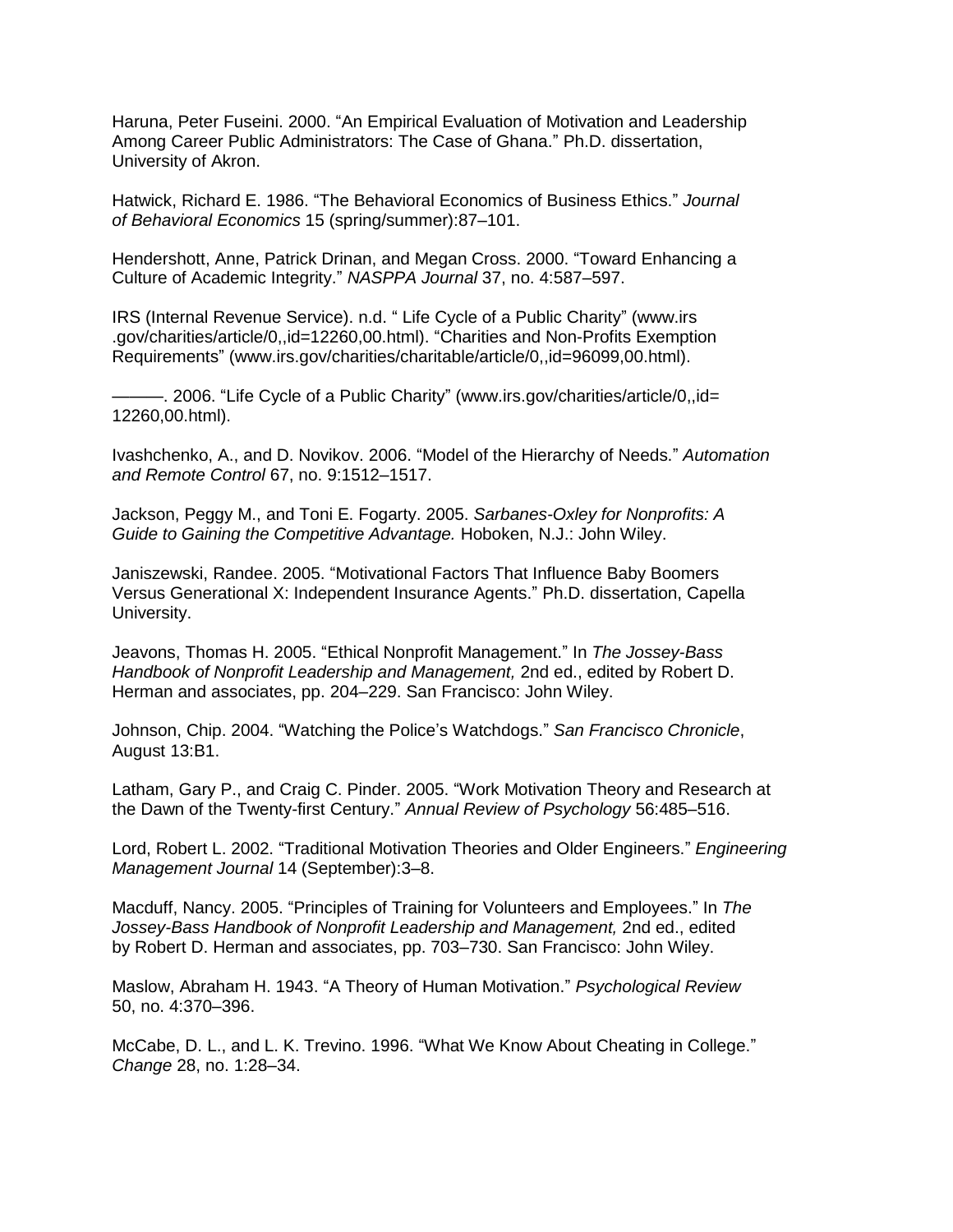McCurley, Stephen. 2005. "Keeping the Community Involved: Recruiting and Retaining Volunteers." In *The Jossey-Bass Handbook of Nonprofit Leadership and Management,* 2nd ed., edited by Robert D. Herman and associates, pp. 587–622. San Francisco: John Wiley.

NCF (National Christian Foundation). 2006. "Smart Christian Giving" (www.national christian.com).

Osborn, Claire. 2004. "Two Must Pay Charity \$14 Million; Damages Are to Punish Former King Foundation Executives for Bloated Salaries, Credit Card Use." *Austin American-Statesman*, June 15:B1.

Ostrower, Francie, and Marla J. Bobowick. 2006. "Nonprofit Governance and the Sarbanes-Oxley Act" (www.boardsource.org/dl.asp?document\_id=473).

Owen, John R., III. 2003. "Keeping Nonprofits Clean; An Audit Committee Is Needed to Help the Board Do Its Job Correctly." *Pittsburgh Post-Gazette*, April 8:D2. Pisello, Tom. 2003. "Anticipating IT Needs in Pyramidal Steps." *Computerworld* 37, no. 34:49.

Rouse, Kimberly A. Gordon. 2004. "Beyond Maslow's Hierarchy of Needs: What Do People Strive For?" *Performance Improvement* 43, no. 10:27–31.

Salamon, Lester. 1995. *Partners in Public Service.* Baltimore: Johns Hopkins University Press.

-. 2005. Johns Hopkins Nonprofit Listening Post Project: Nonprofit Financial Disclosure. Communiqué No. 4 (www.jhu.edu/listeningpost/news/pdf/comm04.pdf).

Salmon, Jacqueline L. 2004. "Nonprofit Endorsements Will Expand: Maryland Group to Certify Charities Across Nation." *Washington Post*, June 27:C01.

Saltonstall, David, and Heidi Evans. 2004. "Hale House Chief Quits After 22 Months." *New York Daily News*, March 31:32.

Schmidt, Elizabeth. 2004. "How Ethical Is Your Nonprofit Organization?" (www. guidestar.org/news/features/ethics.jsp).

Schwing, Richard. 2002. "A Mental Model Proposed to Address the Sustainability and Terrorism Issues." *Risk Analysis* 22, no. 3:415–420.

"Shelter's Ex-Director Sentenced for Stealing." 2002. *Milwaukee Journal Sentinel* October 25:09A.

Sinclair, Matthew. 2004. "Nonprofit Whistleblowers Need Protection." *NonProfit Times* (wwwnptimes.com/Jun04/npt1.html).

Smucker, Bob. 1999. *The Nonprofit Lobbying Guide.* 2nd ed. Washington D.C.: Independent Sector.

Soltz, Barbara A. Burgess. 1997. "The Board of Directors." In *The Nonprofit Handbook:*